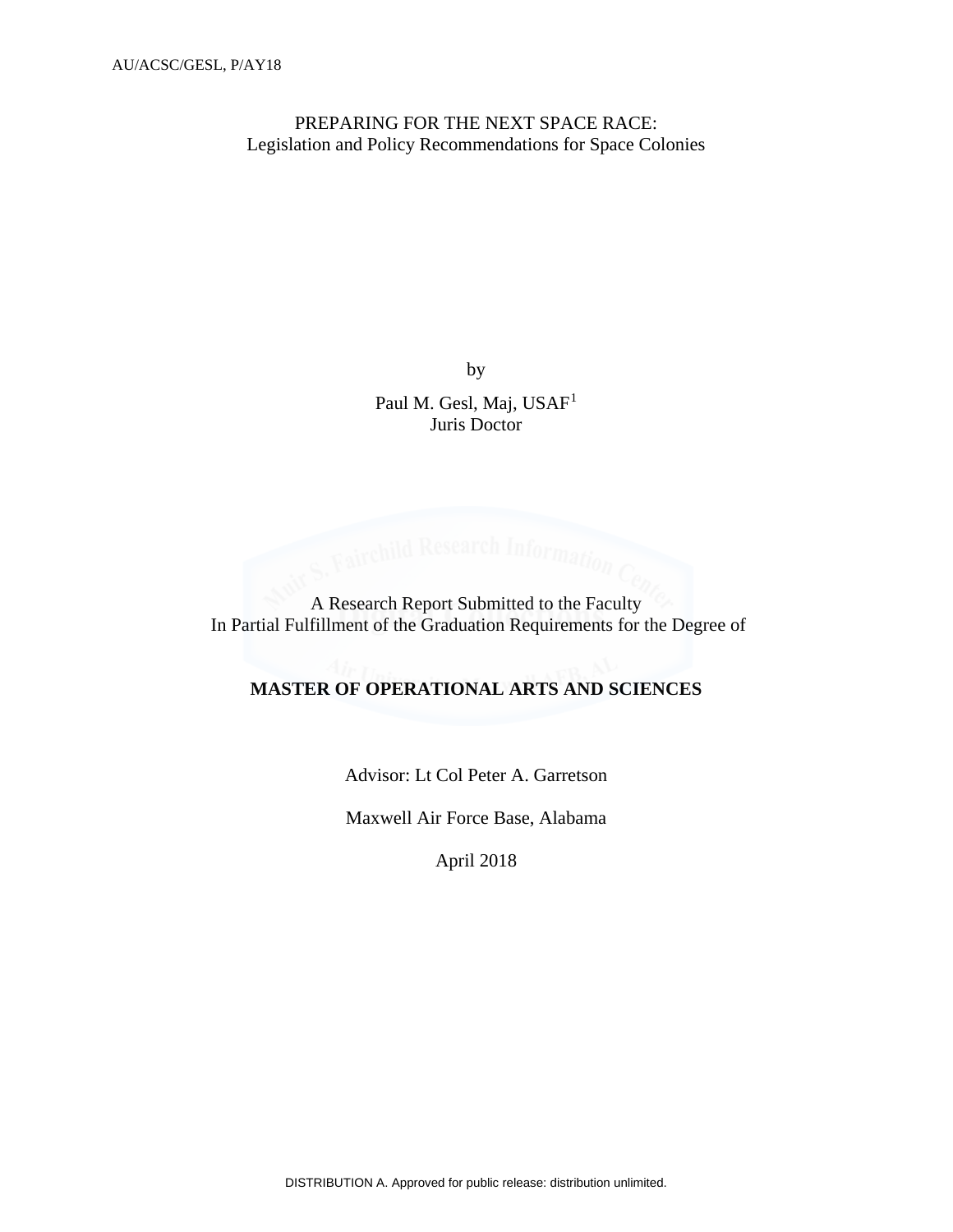# **Disclaimer**

The views expressed in this academic research paper are those of the author and do not reflect the official policy or position of the US government or the Department of Defense. In accordance with Air Force Instruction 51-303, it is not copyrighted, but is the property of the United States government.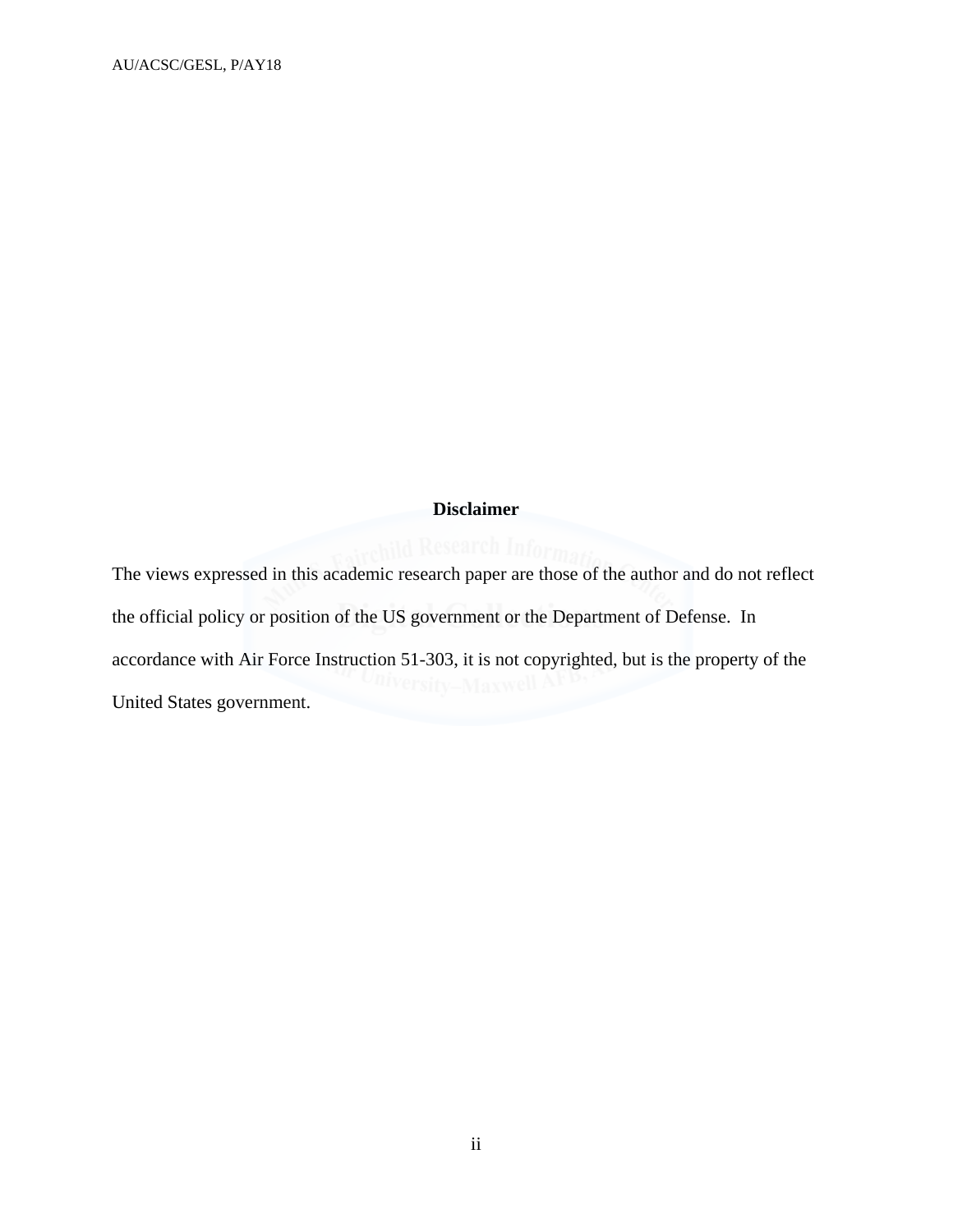# **Abstract**

This paper discusses the ambitions of the commercial space industry to build habitats in order to colonize space. It also discusses why space colonization is important to humanity. It then turns to the current international law framework to study if space colonization is legal. Next it looks at what legislation and policy the United States should pursue to successfully allow for colonization. It makes specific recommendations regarding both a civil and criminal law framework to ensure that there is adequate governance of initial colonies in space, without hindering future development.

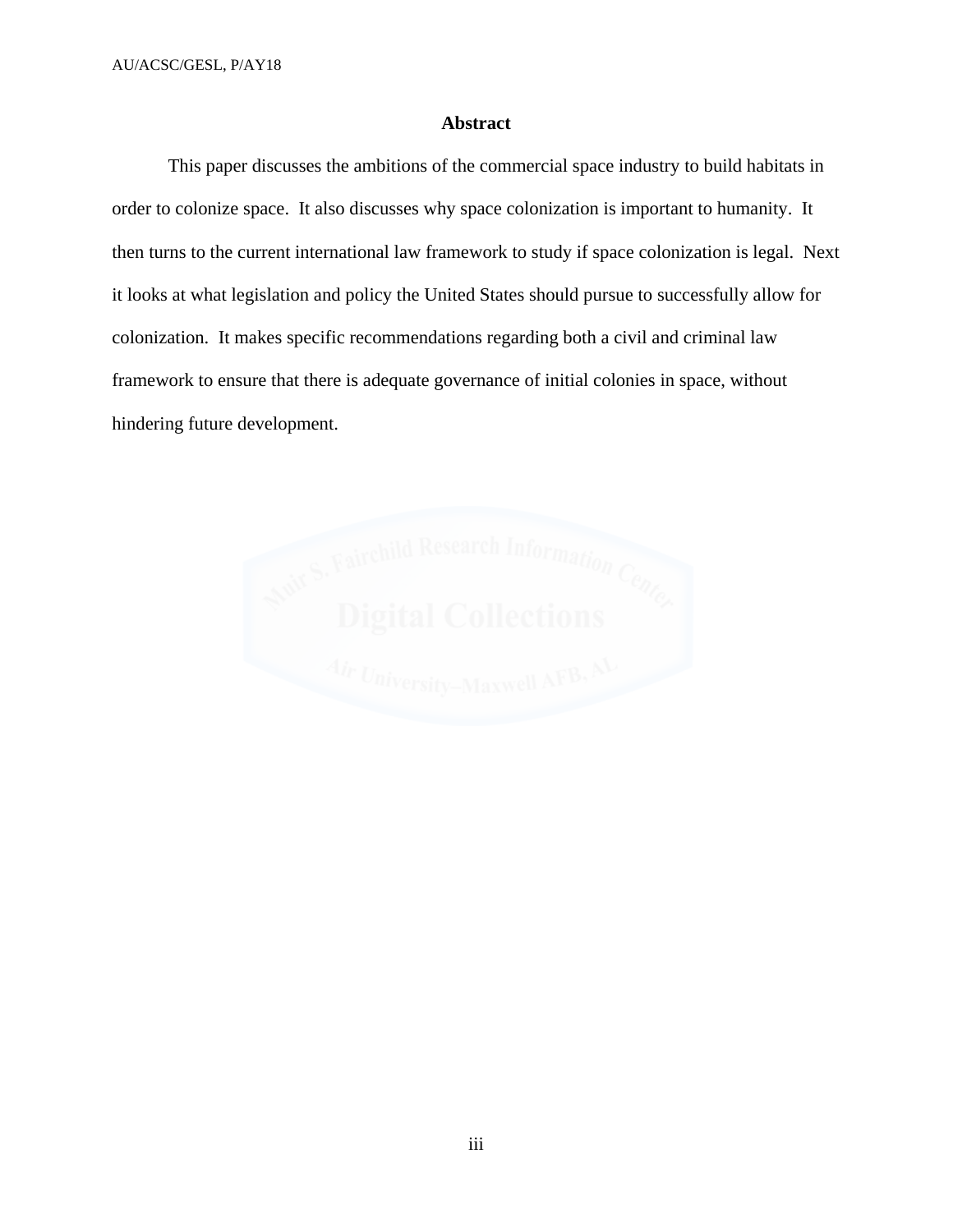# **Introduction**

"He's what passes for law in town. Okay, sure, every society needs laws and someone to enforce them. But Rudy tends to go the extra mile."[2](#page-30-1) In his novel, *Artemis*, Andy Weir builds a world set in a city on the lunar surface in the near future. While not completely lawless, the city of Artemis lacks the legal framework present on Earth. Instead, the law is enforced by a single, zealous security chief.<sup>[3](#page-30-2)</sup> Based on the current legal framework, both internationally and domestically, Weir's vision of the rule of law is likely accurate. As the United States and humanity expand away from the surface of the Earth, we must create a legal framework, or we will be left with frontier justice like the city of Artemis: "That's how justice works around here. We don't have jails or fines. If you commit a serious crime, we exile you to Earth. For everything else, there's Rudy."[4](#page-30-3)

It is in the best interest of the United States to lead the effort to provide laws that govern space colonies. A gap exists in international law. This gap in the framework should be viewed as an opportunity, rather than a hindrance. The commercial sector is taking the lead in developing technologies that enable human beings to live and work in space. The United States has a responsibility under international law to supervise these activities when carried out by its citizens. [5](#page-30-4) Instead of passive supervision, the United States should pursue laws and policies that both encourage and direct these activities. This paper will first look at why colonizing space is important. Next, it will discuss why the United States should address this issue now, rather than in the future. Then, it will break down the legal framework of space colonization, starting with how international law views the issue. Finally, it will analyze civil and criminal law issues that need to be addressed to prepare for space colonization. When page limitations allow for it, the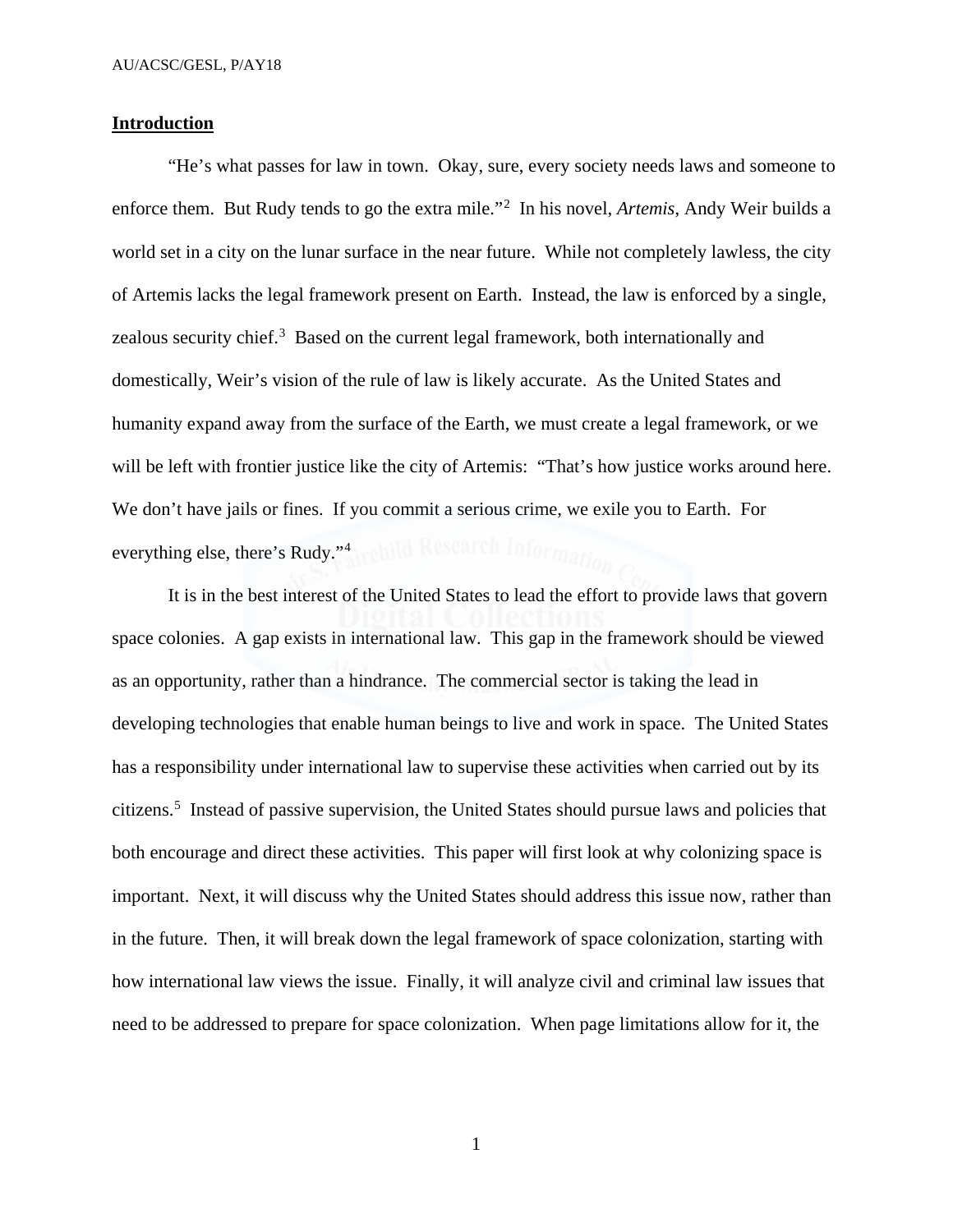author will make specific policy and statutory recommendations to enable the United States to lead in the space domain as humanity expands our horizons.

#### **Space Colonization is the Future of Humanity**

The United States' space policies under the previous two Presidential administrations have not matched the ambition of the commercial sector. The author has criticized the National Space Policies of both President Obama and George W. Bush as being too "Earth-Centric."[6](#page-30-5) Based on the current state of technologies, it is easy to dismiss space colonization as, at best, a problem to worry about tomorrow and, at worst, mere science fiction. This is irresponsible. Reaching space is difficult. Colonizing it will be even more difficult; however, we cannot overlook it as a likely possibility.

NASA viewed space colonization as an endeavor within humanity's reach in the 19[7](#page-30-6)0s.<sup>7</sup> Now it is beginning to take shape as a reality. In 2015 at the Pioneering Space National Summit, policy makers, industry leaders and advocates agreed that "The long term goal of the human spaceflight and exploration program of the *United States* is to expand permanent human presence beyond low-Earth orbit in a way that will enable human settlement and a thriving space economy. This will be best achieved through public-private partnerships and international collaboration (emphasis in original)."[8](#page-30-7) Additionally, there have been several attempts in Congress to pursue space settlement.<sup>[9](#page-30-8)</sup> Private industry appears to be taking the lead in this race. Elon Musk, the CEO of SpaceX intends to establish a colony of a million settlers on the surface of Mars.<sup>[10](#page-30-9)</sup> SpaceX is targeting the first manned missions to make this a reality to launch in 2024.<sup>11</sup> Mr. Musk envisions the full colonization to take 40-100 years.<sup>12</sup> Even if this timeline misses its ambitious deadline by a decade, humanity will be a multi-planetary species in many readers' lifetimes. It is important to note that Mr. Musk recently stated that SpaceX is "building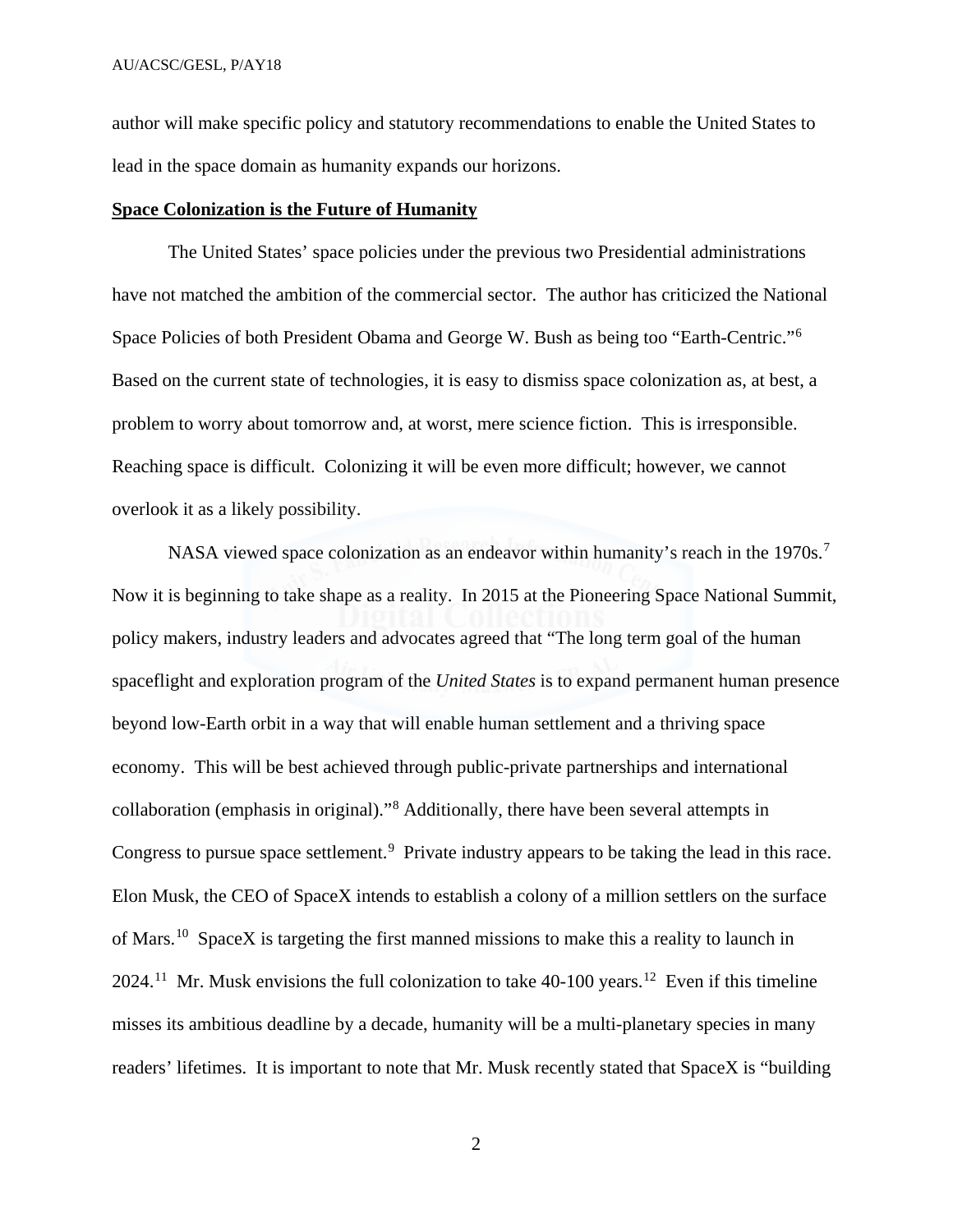the first Mars, or interplanetary ship, and I think we'll be able to do short trips, flights by first half of next year."<sup>13</sup> Even though he joked that the company might miss their timeline, his comments highlight that colonization is an issue that is fast approaching.<sup>[14](#page-30-13)</sup> Another factor to consider is that a legal framework needs to be developed before a Martian colony is at its full capacity. Mr. Musk envisions using SpaceX's BFR to send approximately 100 people per flight to Mars.[15](#page-30-14) Additionally, SpaceX appears to be planning for humans living on the lunar surface in their Moon Base Alpha.<sup>[16](#page-30-15)</sup> SpaceX is not alone in their ambitions. United Launch Alliance (ULA) published their plans to expand the population of humans living and working in space. Their Cis-lunar 1,000 framework is a 30-year plan to develop the cis-lunar economy and grow the population of humans living and working in space from six to  $1,000$ .<sup>[17](#page-30-16)</sup>

Space colonization is more important to our species than the economic benefits of a space economy and the conquests of exploration. The current world population is 7.4 billion people.<sup>18</sup> According to the World Wildlife Foundation and the Global Footprint Network, "the equivalent of 1.7 planets would be needed to produce enough natural resources to match our consumption rates and a growing population."<sup>19</sup> The problem will likely grow worse as the population of the planet continues to grow. According to the United Nations, the Earth's population will grow to over 11 billion people by 2100.<sup>[20](#page-30-19)</sup> Based partially on this, "Prof [Stephen] Hawking said it was only a matter of time before the Earth as we know it is destroyed by an asteroid strike, soaring temperatures or over-population."[21](#page-31-0) Hawking further stated that, "When we have reached similar crisis in or (sic.) history there has usually been somewhere else to colonise (sic.). Columbus did it in 1492 when he discovered the new world. But now there is no new world. No Eutopia (sic.) around the corner. We are running out of space and the only places to go are other worlds."<sup>22</sup> The late Professor Hawking is not alone in his view, the National Space Society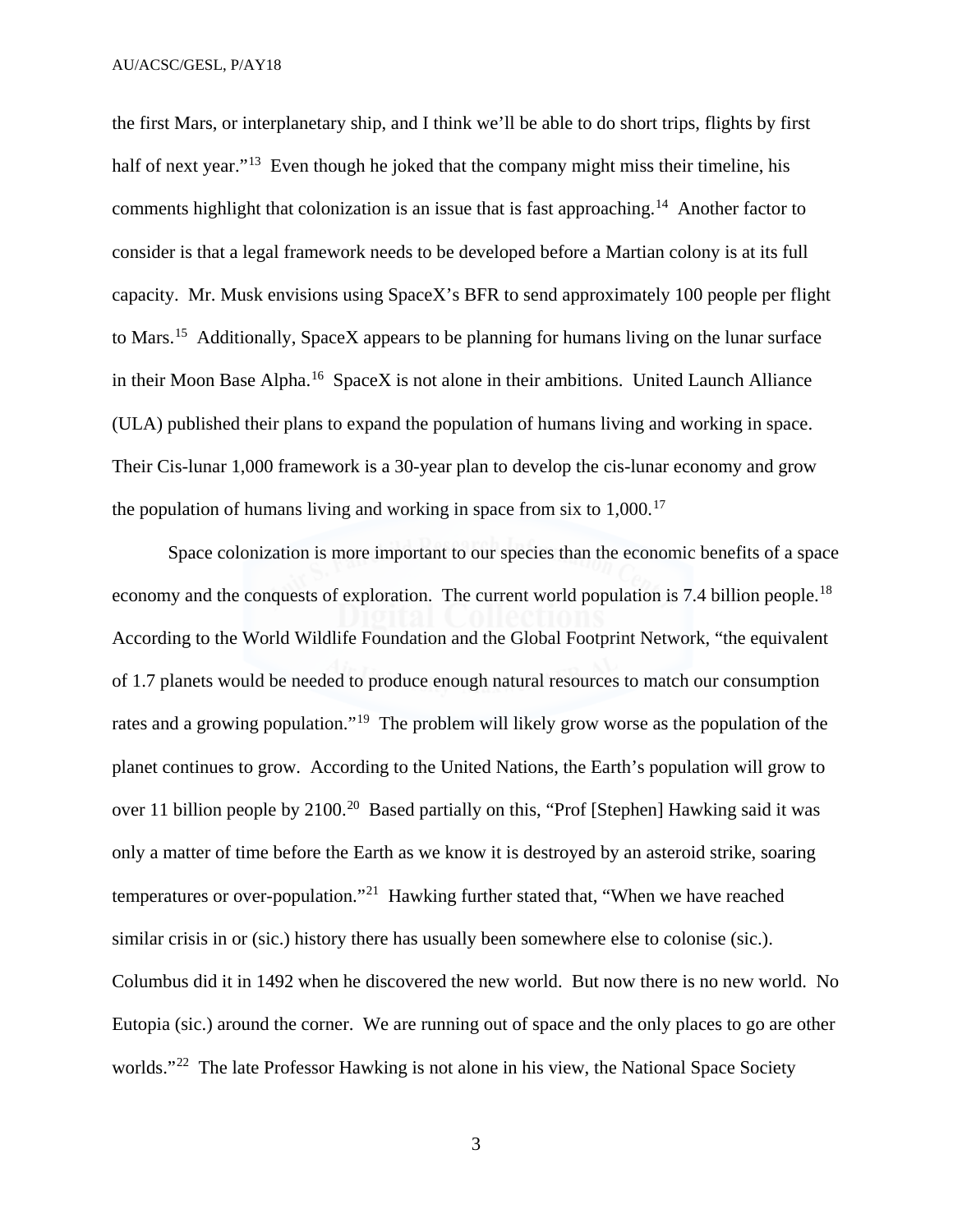observed the benefits of expanding into space. "Outer space holds virtually limitless amounts of energy and raw materials, which can be harvested for use both on Earth and in space. Quality of life can be improved directly by utilization of these resources and also indirectly moving hazardous and polluting industries and/or their waste products off planet Earth."<sup>[23](#page-31-2)</sup> These are just several of the many compelling reasons to colonize space advocated by groups such as the National Space Society and the Space Frontier Foundation.<sup>[24](#page-31-3)</sup>

 ULA appears to be taking steps to meet their ambitions for the future. ULA announced the first step towards making their Cis-lunar 1,000 vision a reality. In October 2017, they announced a partnership with Bigelow Aerospace to launch a habitat to low lunar orbit.<sup>[25](#page-31-4)</sup> The launch is expected to be completed before the end 2022.<sup>[26](#page-31-5)</sup> Some feel that colonization is going to happen, no matter what governments do.<sup>[27](#page-31-6)</sup> If colonization is going to happen, then it is in the United States' best interest to develop a legal framework that supports the efforts and protects our citizens who will travel to and live in these habitats. This is important for several reasons. First, private corporations appear to have an interest in colonizing space, so it is in humanity's future whether the government is involved nor not. However, governments can take actions that will accelerate things.<sup>28</sup> Second, it is in the best interest of the United States' economy to support commercial companies that are expanding into space. Third, if the United States does not create a favorable legal framework for space colonization, someone else will. Finally, as humanity expands away from the surface of the Earth, it is important to create a free society based on the principles of the Rule of Law rather than some other form of government, or an anarchistic company town.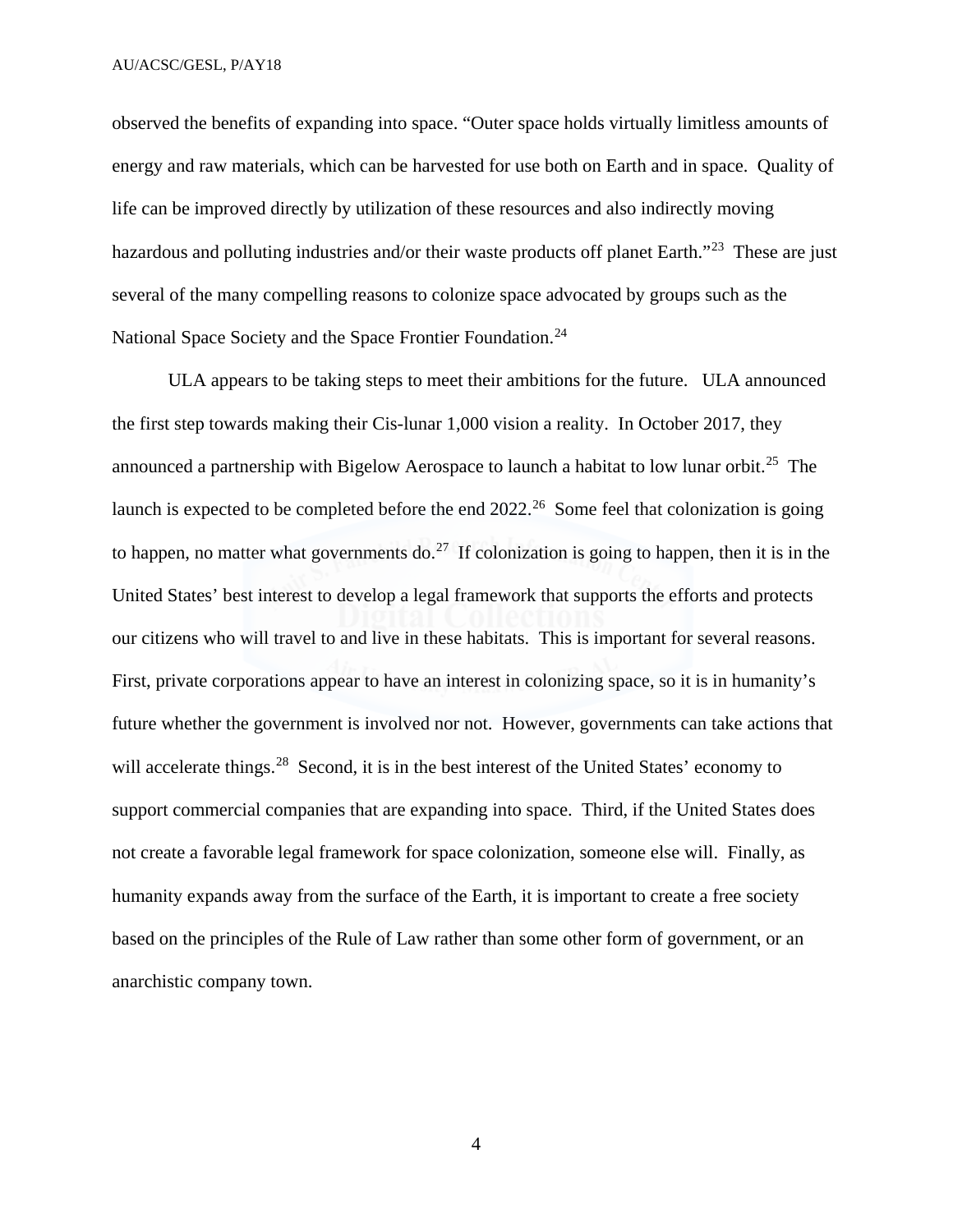#### **Why the United States Needs to Think About Space Colonization Now**

The commercialization of space has changed the dynamic of the domain. In the past, the government led all space efforts.<sup>[29](#page-31-8)</sup> The International Space Station (ISS) enabled increased participation from the international community.<sup>[30](#page-31-9)</sup> The United States government alone does not allocate enough resources to enable the future that the space community is advocating for.<sup>[31](#page-31-10)</sup> Due to the growing population and limited resources of the Earth, a future with significantly more people living and working in space is an interest the United States government should pursue. However, rather than the United States government attempting to do this alone, it can partner with the commercial sector. A positive way to look at this is that the government should be a customer, investor, partner, and regulator to corporations that are looking to invest significant resources into space.[32](#page-31-11)

Another reason that it is important for the United States to act early is that while there is a minimal framework for colonization, there are not currently any guidelines. If the United States is the first to pass laws, regulations, guidelines, and standards, it can establish the norms of behavior in the environment.<sup>[33](#page-31-12)</sup> If the United States acts as a good steward and operator in this area, it will set the standards for how others should behave as well.<sup>34</sup> If another country, such as a near peer rival, acts first, the standards may not be favorable to the interests of the United States and other Western democracies.<sup>[35](#page-31-14)</sup> Therefore, it is in the best interests of the United States to act now. Vice President Pence stated just that at the first meeting of the National Space Council, "But above all else, we choose to lead in space because we know that the rules and values of space, like every great frontier, will be written by those who get there first—and we owe it to mankind to bring American values to the boundless expanse of the heavens."[36](#page-31-15)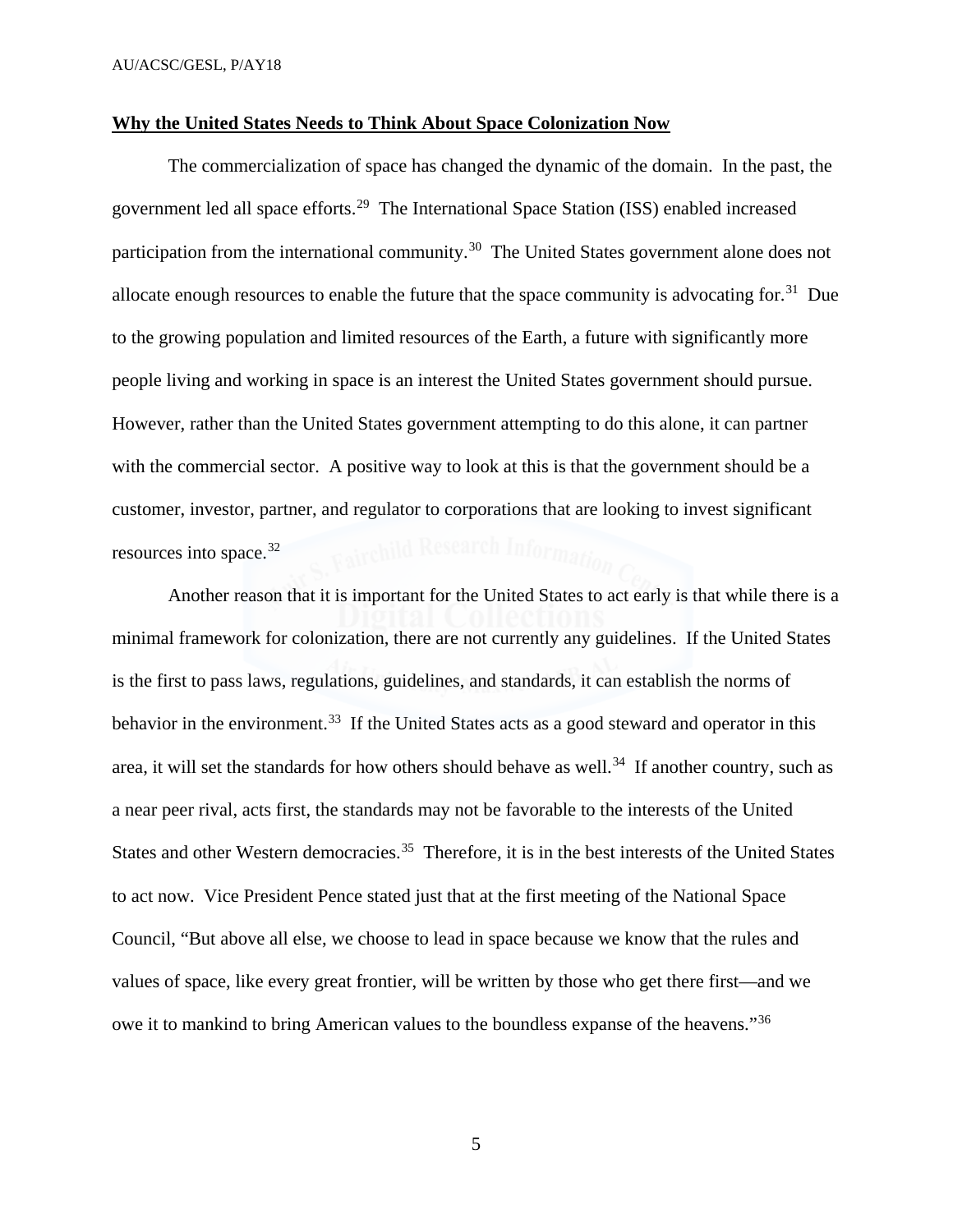Additionally, it is important to find the right balance between enabling commercial activity with supervision and oversight.<sup>[37](#page-31-16)</sup>

Finally, the United States should take action now because it will provide investment security to our commercial partners. Space activities are expensive. It is important to encourage companies to innovate in space. However, companies take a risk when they do something that has not been done before that the activity will be blocked at the last minute.<sup>[38](#page-31-17)</sup> If this were to happen, it could result in a large loss of financial resources.<sup>39</sup> Instead, it is best for commercial partners to "know the rules of the game ahead of time."[40](#page-31-19) Taking action now will provide regulatory certainty to commercial partners to ensure that their large investments are protected.<sup>41</sup> It is also important to establish who is responsible for overseeing these activities.<sup>[42](#page-31-21)</sup>

# **Existing Legal Framework for Space Colonies**

 In 1967, the *Treaty on Principles Governing the Activities of States in the Exploration and Use of Outer Space, Including the Moon and Other Celestial Bodies* (OST) entered into force.<sup>[43](#page-31-22)</sup> This document, which is over 50 years old, was drafted when space issues were very different, yet it is still the primary binding international law on space activities. The OST places several limitations on potential colonization; however, it does not forbid the activity.

The first hurdle to a potential colony is Article II of the OST. "Outer space, including the moon and other celestial bodies, is not subject to national appropriation by claim of sovereignty, by means of use or occupation, or by any other means."<sup>44</sup> One could argue that this would prevent any colonization. In fact, some do just that. Attorney Michael Listner, who founded Space Law and Policy Solutions, views this article as a non-starter for colonization efforts. "When a private citizen makes a claim to private, real property, basically, that's saying the United States is making a claim as well, because of that continuing jurisdiction, the U.S.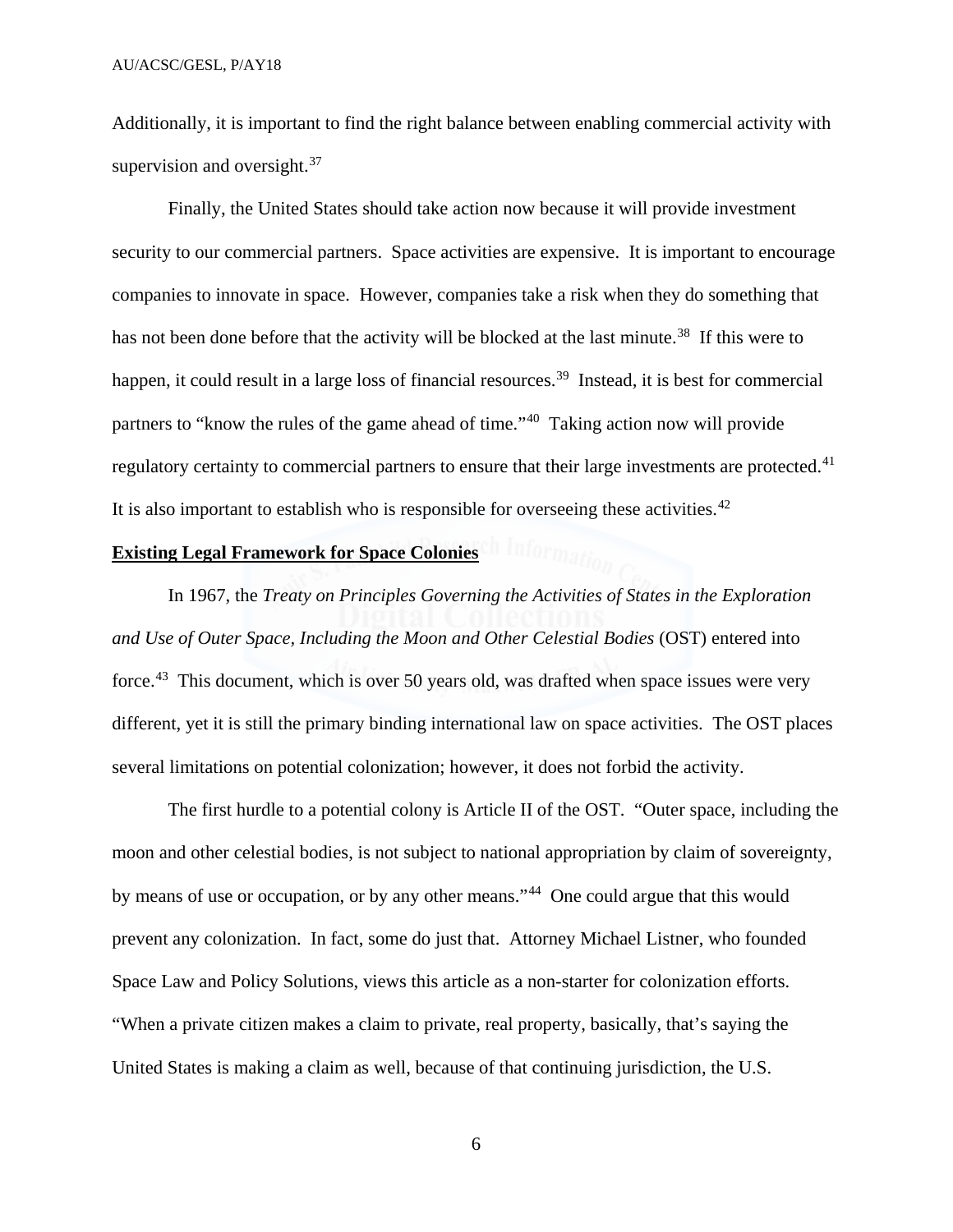government always has."[45](#page-31-24) The publication *theoutline.com*, relying on an interview with Listner, took this one step further, arguing that this means "any base or settlement on Mars would have to be free to use by anyone who can travel there. A person can't just set up a colony, claim independence, and create rules that restrict access to it."<sup>[46](#page-31-25)</sup> However, Lister's interpretation is incorrect as it is too strict an interpretation of the language. *Theoutline.com* appears to take the interpretation to an untenable conclusion that is not supported by the evidence. Even though this position is not credible, it is important to discuss because as the United States moves towards colonization, it will face similar criticisms from opponents. Article II of the OST was not written to ban establishing a colony on a celestial body. Instead it was written to prevent a country from claiming a celestial body, such as the moon, as their own sovereign territory. This more permissive interpretation is supported by other provisions of the OST.

The OST contains language that supports establishing colonies. Article IV, while generally a prohibitive Article, states, "The use of any equipment or facility necessary for peaceful exploration of the Moon and other celestial bodies shall also not be prohibited."[47](#page-31-26) If this leaves any doubt, Article XII likely clears up the confusion.

All stations, installations, equipment and space vehicles on the Moon and other celestial bodies shall be open to representatives of other States Parties to the Treaty on a basis of reciprocity. Such representatives shall give reasonable advance notice of a projected visit, in order that appropriate consultations may be held and that maximum precautions may be taken to assure safety and to avoid interference with normal operations in the facility to be visited.<sup>[48](#page-31-27)</sup>

This Article establishes two important facts under the treaty. First, space colonization is acceptable under the OST. A colony easily fits within the definition of a station or installation. Quite simply, if the drafters of the OST intended to prevent States from establishing colonies, they would have most certainly done so in uncertain terms. Second, a State can establish a colony either unilaterally, or with a selected group of international partners. The visits discussed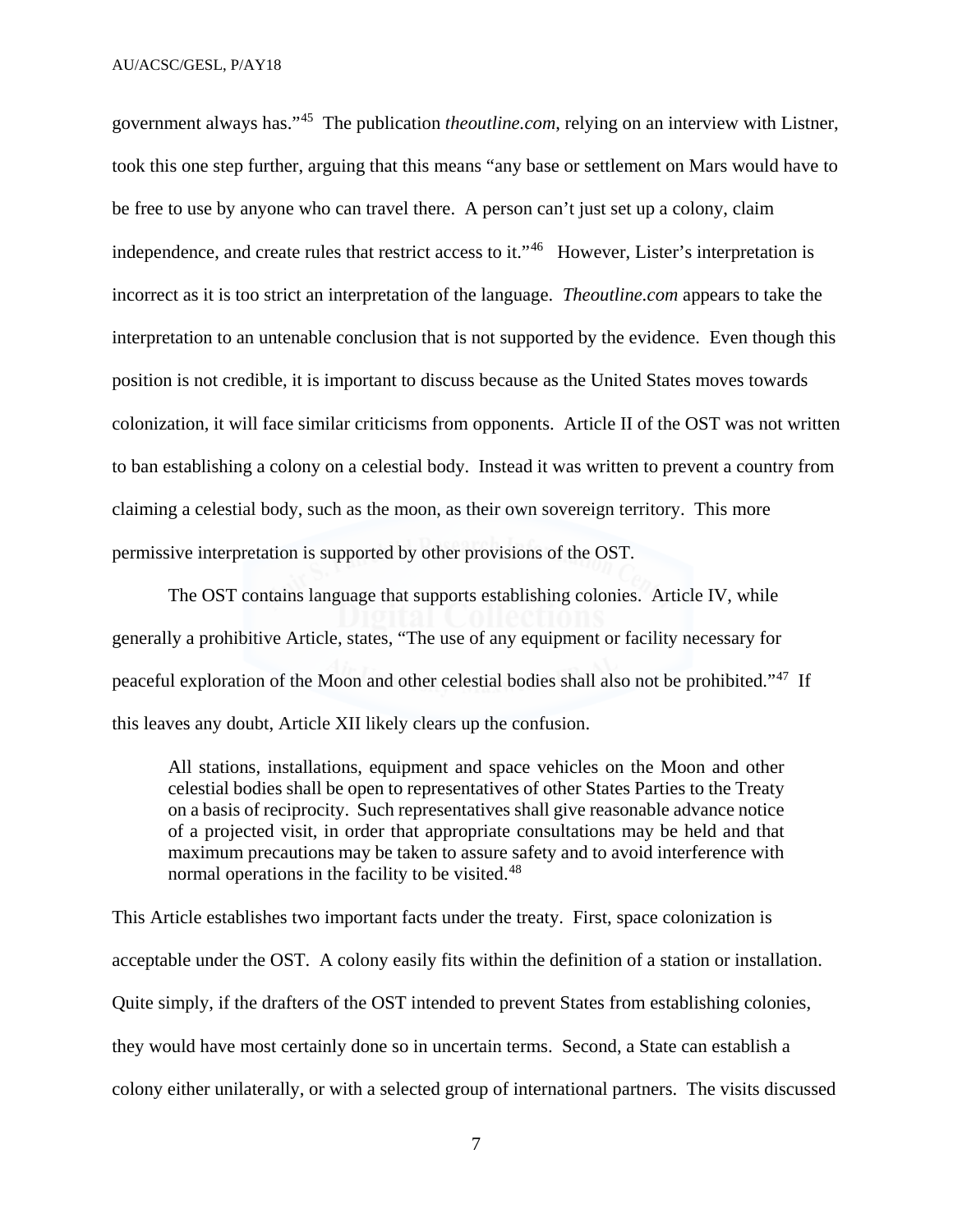in Article XII would not be necessary if every colony needed to be open to the international community. This also eviscerates claims like those cited by *theoutline.com*, discussed above. If any colony were open to any party that could reach it, the visits by representatives in Article XII would be nonsensical. Looking at these details in the language of the entire treaty is important, because without it, one could argue that Article I in the OST would prevent a State from establishing a colony. If a space colony established by a single State would deny other states free access to an area of a celestial body (namely the area where the colony is established), then facilities would be banned outright. However, Article XII directly undercuts this weak argument.

It is important to note that the OST equally applies to commercial entities. Private corporations are currently leading the way in planning for space colonization. A company that did not sign, or even exist when the OST was signed, is still bound by its provisions. Article VI establishes that these entities have to conform to the treaty, and more importantly that "the appropriate State Party to the Treaty" must both authorize and supervise these companies.<sup>[49](#page-31-28)</sup> While not binding, the United Nations has spoken on the matter.

Space activities should require authorization by a competent national authority; such authority or authorities, as well as the conditions and procedures for granting, modifying, suspending and revoking the authorization, should be set out clearly within the regulatory framework; States might employ specific procedures for the licensing and/or for the authorization of different kinds of space activities."<sup>[50](#page-31-29)</sup>

These two citations together indicate that the United States must authorize and supervise the activities of commercial companies operating in space. If those activities include colonization, then legislation must appropriately supervise it.

The United States is bound by the OST, but if it becomes overly prohibitive to our ambitions, options are still available. In 2017, Senator Ted Cruz held hearings "to properly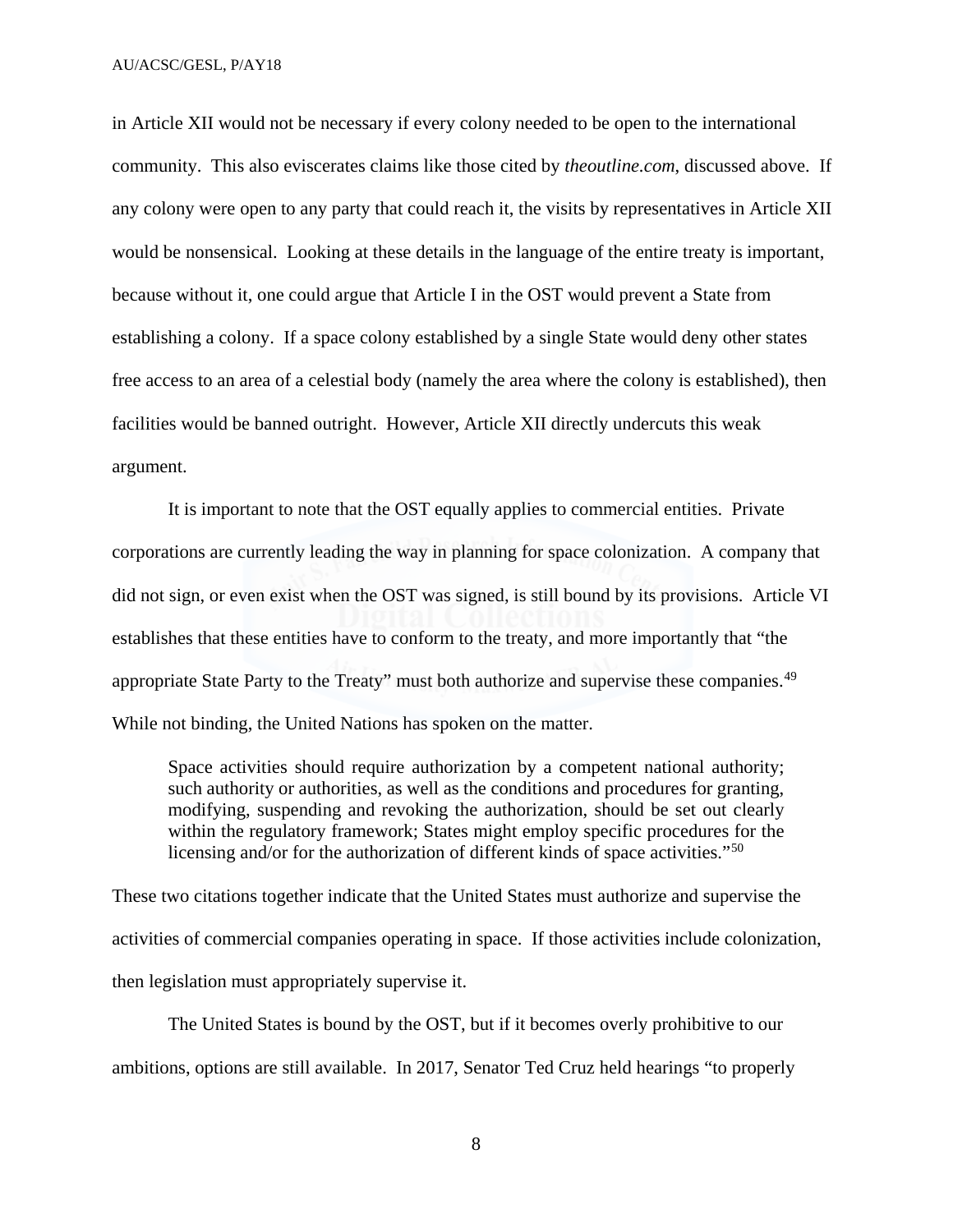determine our actual international obligations, decide if specific articles in the treaty are selfexecuting or not, and ensure that our domestic policy moving forward creates an environment that provides certainty for industry while protecting our national security."[51](#page-31-30) Article XV of the OST establishes a process to amend the treaty.<sup>52</sup> Article XVI allows the United States to withdraw from the treaty with a one-year notice requirement.<sup>[53](#page-31-32)</sup> However, withdrawing from the OST would likely carry significant risks. First, one could argue that if the United States withdrew from the OST, it would still constitute binding customary international law. This argument has its flaws since the treaty has a provision allowing countries to withdraw, but it still presents a real risk. A second risk is that competitors could withdraw as well. If competitors withdraw, the resulting international framework may not be as favorable to the United States. For the present, remaining party to the OST is in the best interest of the United States.

The Agreement Governing the Activities of States on the Moon and Other Celestial Bodies (Moon Treaty) also warrants brief discussion. This is important because the OST forbids a State from claiming a celestial body as sovereign territory, but the Moon Treaty attempted to take an even more restrictive stance on the subject.

Neither the surface nor the subsurface of the moon, nor any part thereof or natural resources in place, shall become property of any State, international intergovernmental or non-governmental organization, national organization or nongovernmental entity or of any natural person. The placement of personnel, space vehicles, equipment, facilities, stations and installations on or below the surface of the moon, including structures connected with its surface or subsurface, shall not create a right of ownership over the surface or the subsurface of the moon or any areas thereof."[54](#page-31-33)

The Moon Treaty currently has 17 parties.<sup>55</sup> The United States is not a party to the treaty.<sup>56</sup> Therefore, the United States is not bound by conventional international law to follow its provisions. Conventional international law is defined as "the body of international legal principles contained in treaties."[57](#page-32-0) The remaining question then is whether the Moon Treaty is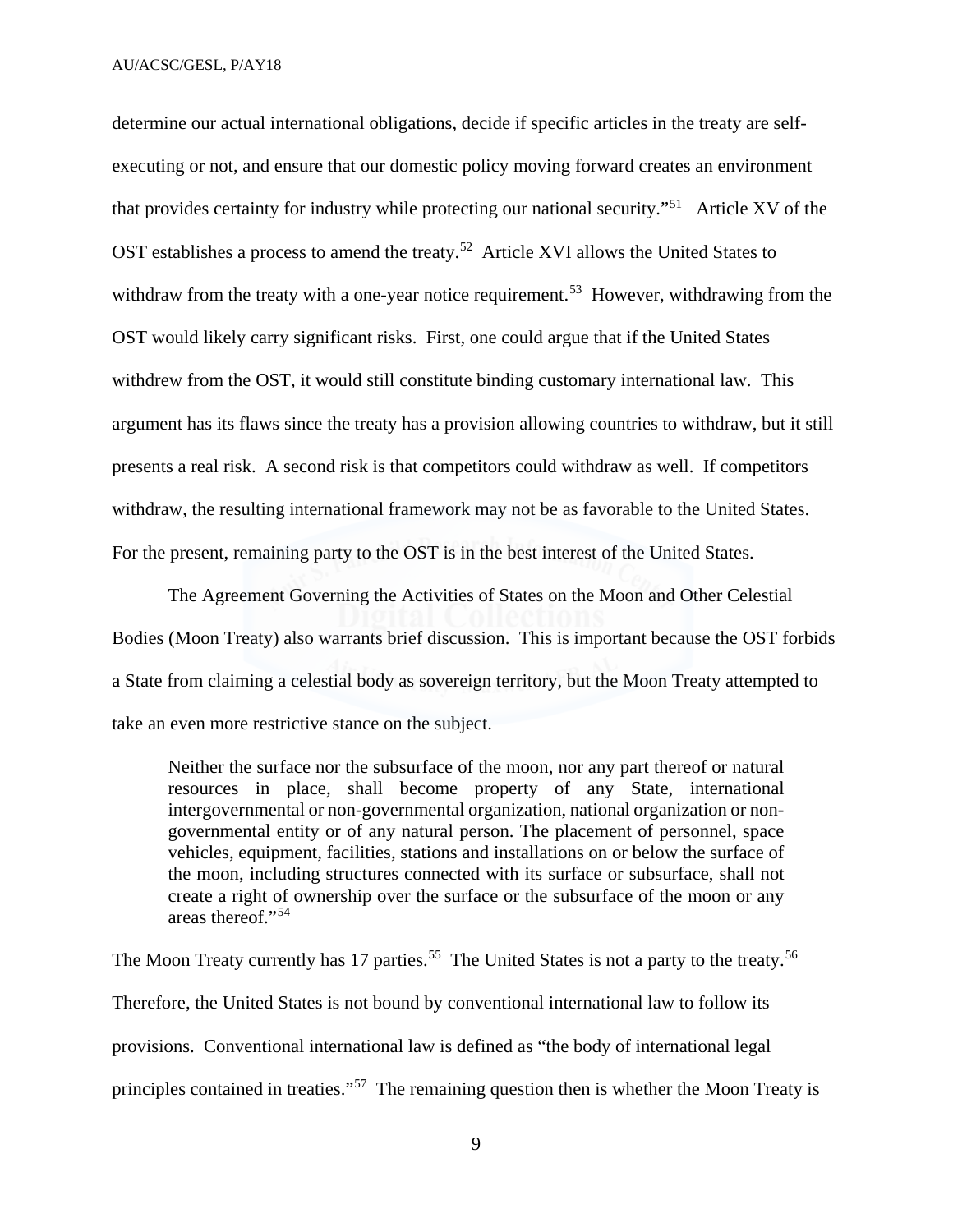customary international law. Customary international law is defined as "international obligations arising from established state practice."[58](#page-32-1) Quite simply, it "results from a general and consistent practice of states that they follow from a sense of legal obligation."[59](#page-32-2) Gbenga Oduntan, a senior lecturer in International Law at the University of Kent in the United Kingdom claims that the Moon Treaty is customary international law in his criticism of the United States using domestic law to govern asteroid mining.<sup>60</sup> However, the position is untenable. Oduntan offers no evidence, or even an argument to support his conclusory claim. The facts are simple and not on Oduntan's side. No State that is a party to the treaty has ever successfully launched a human being into space.<sup>61</sup> In fact, many of the states that are a party to the treaty do not even have an active space program.<sup>62</sup> It is a significant logical leap to argue that this translates to a binding requirement under international law. If this were an accurate description of customary international law, then a small number of states could dictate the conduct of the rest of the world on any number of activities. This interpretation of international norms is not accurate. Therefore, there is no credible requirement for the United States to recognize the Moon Treaty as customary international law. The treaty is not binding on the United States. However, as other states may try to control a state's behavior through arguments similar to Oduntan's, the United States should be prepared to counter this position.

This argument also highlights why the United States must take the lead on this issue. The Moon Treaty signifies a sharp divide in the international community. It is an indicator that states that are less powerful in the domain will want to limit those that are more powerful.<sup>[63](#page-32-6)</sup> This could limit the United States' ability to successfully negotiate a favorable treaty regarding space colonization. Because of this barrier, the United States must seek domestic legislation as another option. While the international community may criticize the United States pursuing domestic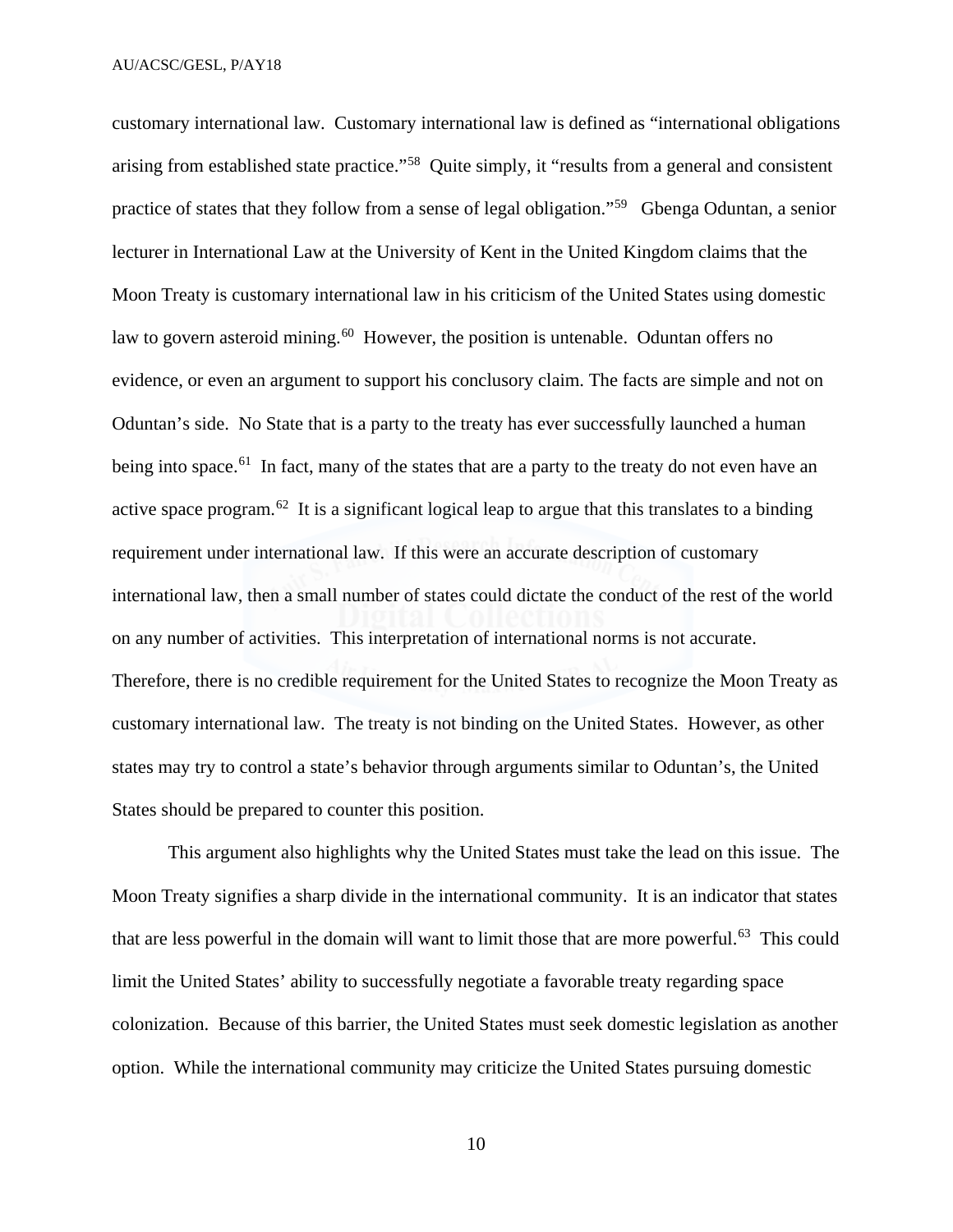legislation as opposed to a treaty, the action is justified under the OST. A simple response to criticism regarding domestic legislation on colonization is that the United States is fulfilling its responsibilities under the OST of authorizing and supervising commercial entities who choose to establish facilities on celestial bodies.

#### **Commercial Space will be Competitive**

 The colonization of space will likely be a commercial venture, and the environment could be competitive. For example, asteroid mining is currently viewed as a lucrative space exploitation venture. Congress and President Obama reacted to this in 2015 by passing the U.S. Commercial Space Launch Competitiveness Act.<sup>64</sup> The law creates property rights in asteroid and space resources recovered by private entities.<sup>[65](#page-32-8)</sup> However, international competition developed quickly, with Luxembourg passing their own law allowing for property rights to space resources.[66](#page-32-9) While this is not directly related to colonization, there still is an important connection. If thousands of people are going to live and work in space, then there must be a monetary incentive to do so. Resource extraction could be that incentive. The author has previously written about a potential framework to establish an energy and propellant based economy in cis-lunar space.<sup>67</sup> Competition could emerge with the European Union and the People's Republic of China considering a "Moon Village."<sup>68</sup> As discussed above, it is important for the United States to take the lead on these issues to ensure that the environment is favorable to its interests. However, that does not necessarily mean that the United States should take unilateral action. As one expert observed, if commercial partners are working across the world, then there will be more money available for investment.<sup>[69](#page-32-12)</sup> Scott Pace, the Executive Secretary for the National Space Council, echoed this when he stated that "prioritizing America's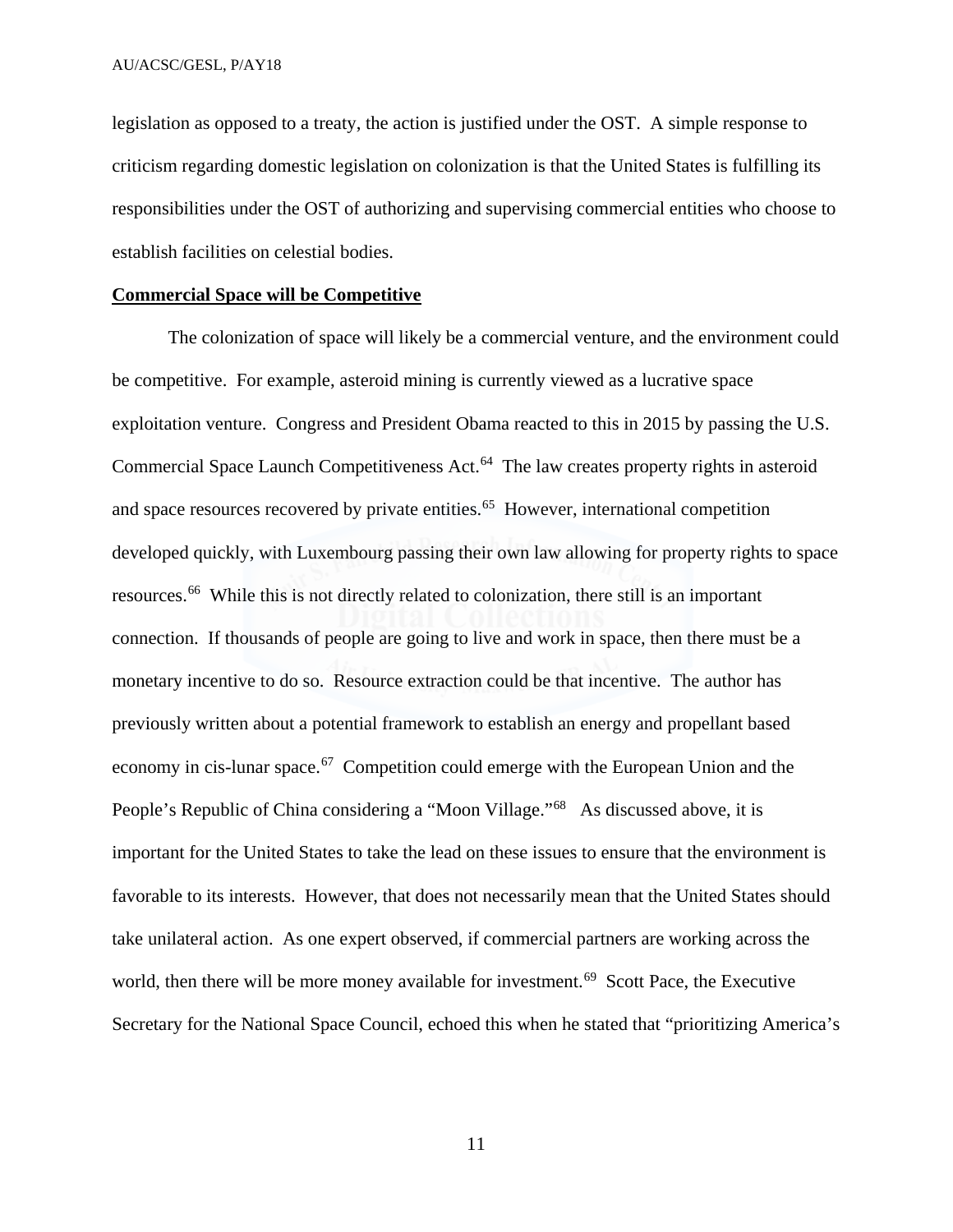interests means we will secure the benefits of space, not only for ourselves but for our friends and allies."[70](#page-32-13)

The United States should influence the activities of commercial entities by how it spends money. For example, the United States invested \$500 million in the Commercial Orbital Transportation Services (COTS) to supply the ISS, and received significant return on investment from two commercial partners.<sup>[71](#page-32-14)</sup> One expert sees a similar model accelerating the colonization effort.<sup>[72](#page-32-15)</sup> If the United States government is a customer of services, rather than the owner and operator, it can dictate what it sees as needs and buy, lease, or invest in the services that are available today.[73](#page-32-16) If a service does not exist, then the government can form a partnership with a company to develop what is needed.[74](#page-32-17)

This proposal is similar to the European Space Agency's vision for the Moon Village. Everyone would come together and bring their area of expertise to make the whole better than the sum of its parts.[75](#page-32-18) For example, a company that specializes in solar power could provide the power to a habitat provided by Bigelow Aerospace, while another company provides the lunar lander that makes getting to the surface possible.<sup>76</sup> Dr. George Nield with the Federal Aviation Administration (FAA) coined the term Lunar Marketplace and Swap Shop (LMSS) to transform the current model of "I want to compete for this contract," to "what needs to happen and how can I contribute?"[77](#page-32-20) Dr. Nield's idea can become a reality if the United States sets a vision, for example a colony on the lunar surface, and then makes a policy of purchasing different pieces of that colony from commercial partners. This framework could implement the vision of NASA's new administrator, Representative Jim Bridenstine. Representative Bridenstine believes "the U.S. government should play a part in developing the tools for lunar energy resource development, cis-lunar satellite servicing, and maintenance. The U.S. government must work to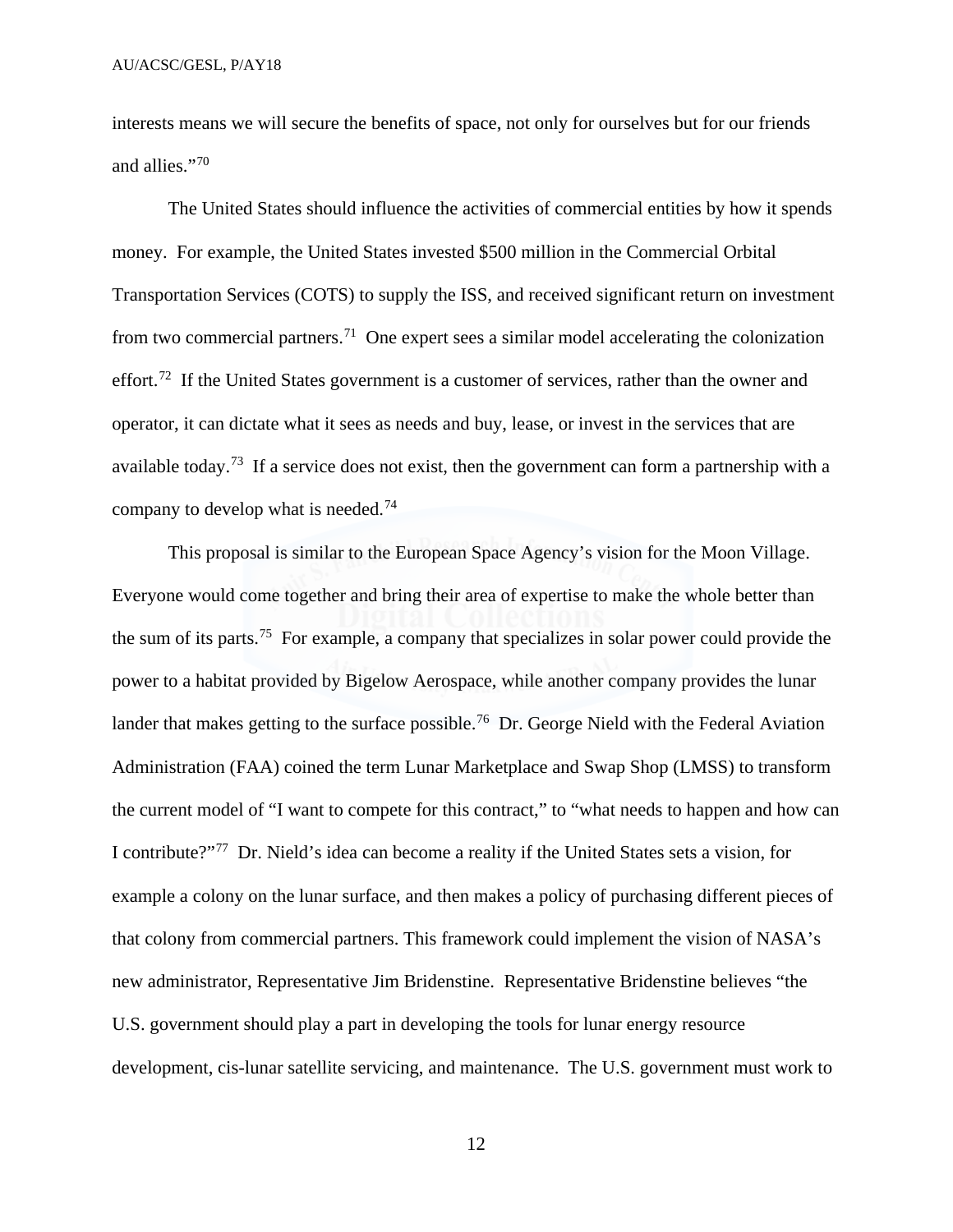retire risk, make the operations routine, and once again empower commercial companies."[78](#page-32-21) A first step in this endeavor is to pursue laws and policies that meet its responsibility to authorize and supervise space activities and enable the settlement of space. When drafting these laws and policies, decision makers should be mindful of the Space Frontier Foundation's "Settlement Enabling Test" as a benchmark of effectiveness.<sup>[79](#page-32-22)</sup> It also would enable the government to "incentivize private investment," which is advocated for by the Center for New American Security in their proposed Space Policy.<sup>[80](#page-32-23)</sup>

#### **Meeting the Responsibility to Authorize and Supervise Colonies**

The OST places a responsibility on the United States to ensure that our commercial partners comply with the provisions of it. "States Parties to the Treaty shall bear international responsibility for national activities in outer space, including the moon and other celestial bodies, whether such activities are carried on by governmental agencies or by non-governmental entities, and for assuring that national activities are carried out in confirmative with the provisions set forth in the present treaty."[81](#page-32-24) The OST requires that "authorization and continuing supervision."<sup>[82](#page-32-25)</sup> The United States has already taken the first step towards meeting this responsibility. The Office of Commercial Space Transportation exists within the FAA. "The mission of the Office of Commercial Space Transportation is to ensure protection of the public, property, and the national security and foreign policy interests of the United States during commercial launch or reentry activities, and to encourage, facilitate, and promote U.S. commercial space transportation."[83](#page-32-26) One potential solution to fulfill the United States' responsibilities under the OST is to convert the Office of Commercial Space Transportation to the Office of Commercial Space Activity to help regulate space colonization.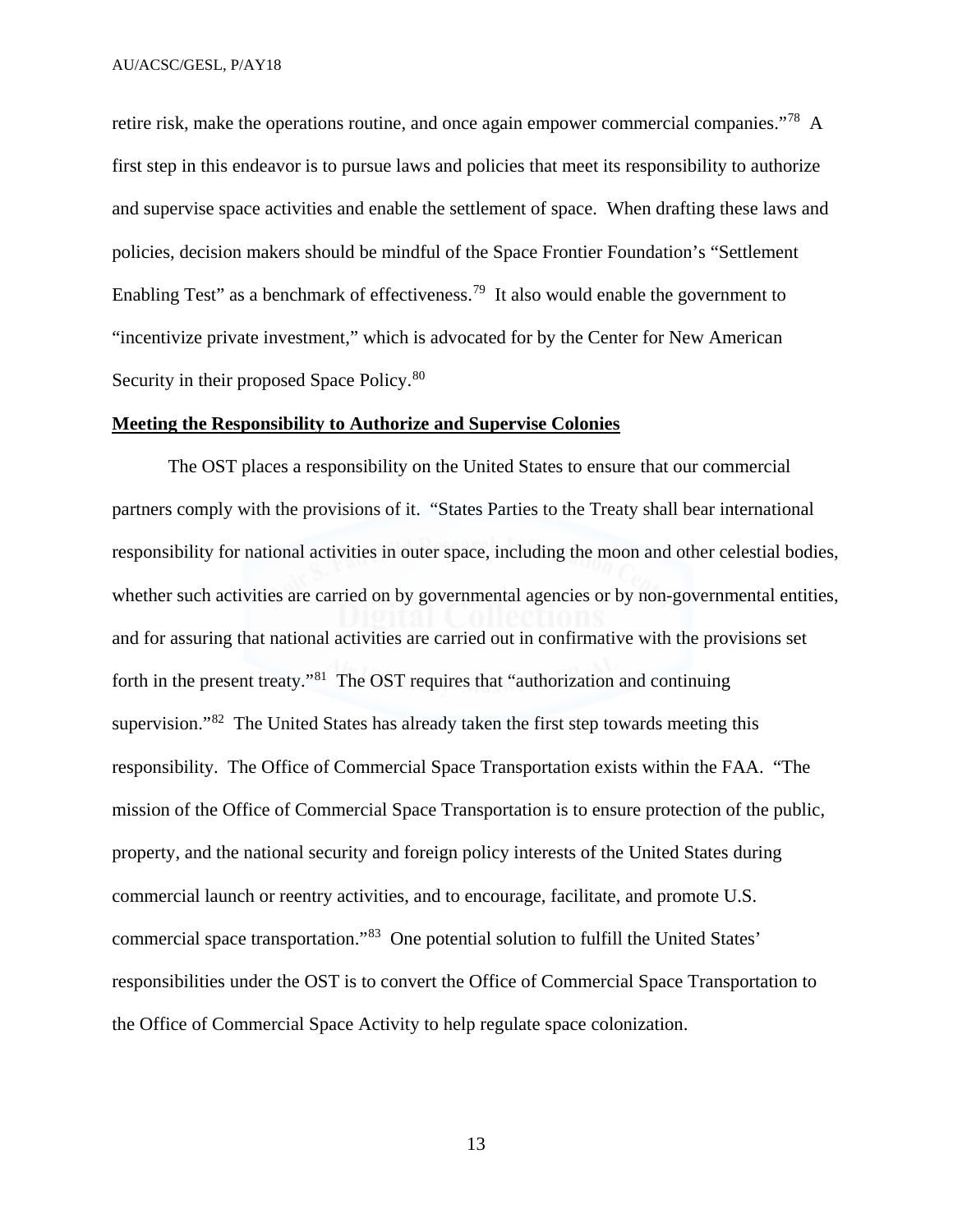The United States does not have any laws or regulations authorizing or governing the establishment of commercial colonies. This is true, even though the FAA, Federal Communications Commission (FCC), and National Oceanic and Atmospheric Administration  $(NOAA)$  all license certain activities in space.<sup>84</sup> While the commercial sector has been pursuing the technology to enable colonization, no one has publicly proposed a framework. At this stage of development, it is difficult, if not impossible to cover every contingency. However, a simple, general framework would signal to commercial partners that the United States is going to support (and perhaps join them in) their aspirations. To do this, legislation should signal a lead agency, such as the Department of Transportation, to "encourage, facilitate, and promote commercial space habitats by the private sector." This language is borrowed from 51 USCS § 50903, which placed similar responsibilities on the Secretary of Transportation for Commercial Space Launches and reentry.<sup>85</sup> Furthermore, legislation should direct the Secretary of Transportation to promulgate necessary regulations to license the establishment and operations of commercial space habitats.

As the first commercial habitat set to launch within the next four years, a regulatory entity within the United States Government needs to consider basic rules. It appears as if the Department of Commerce is seeking a role in this.<sup>[86](#page-32-29)</sup> However, the same article that discusses this suggests "the FAA would still likely oversee licensing for launch and spacecraft reentry."[87](#page-32-30) While it does not directly discuss colonization, a similar distinction would be logical. The FAA should take the lead on regulating the technical aspects of a habitat, while the Department of Commerce would be responsible for everything else. If this plan is implemented, it is worth noting that the "budgets and personnel for both the FAA and [Department of] Commerce cannot handle this responsibility and would need significant overhaul."<sup>[88](#page-32-31)</sup> If these agencies are involved,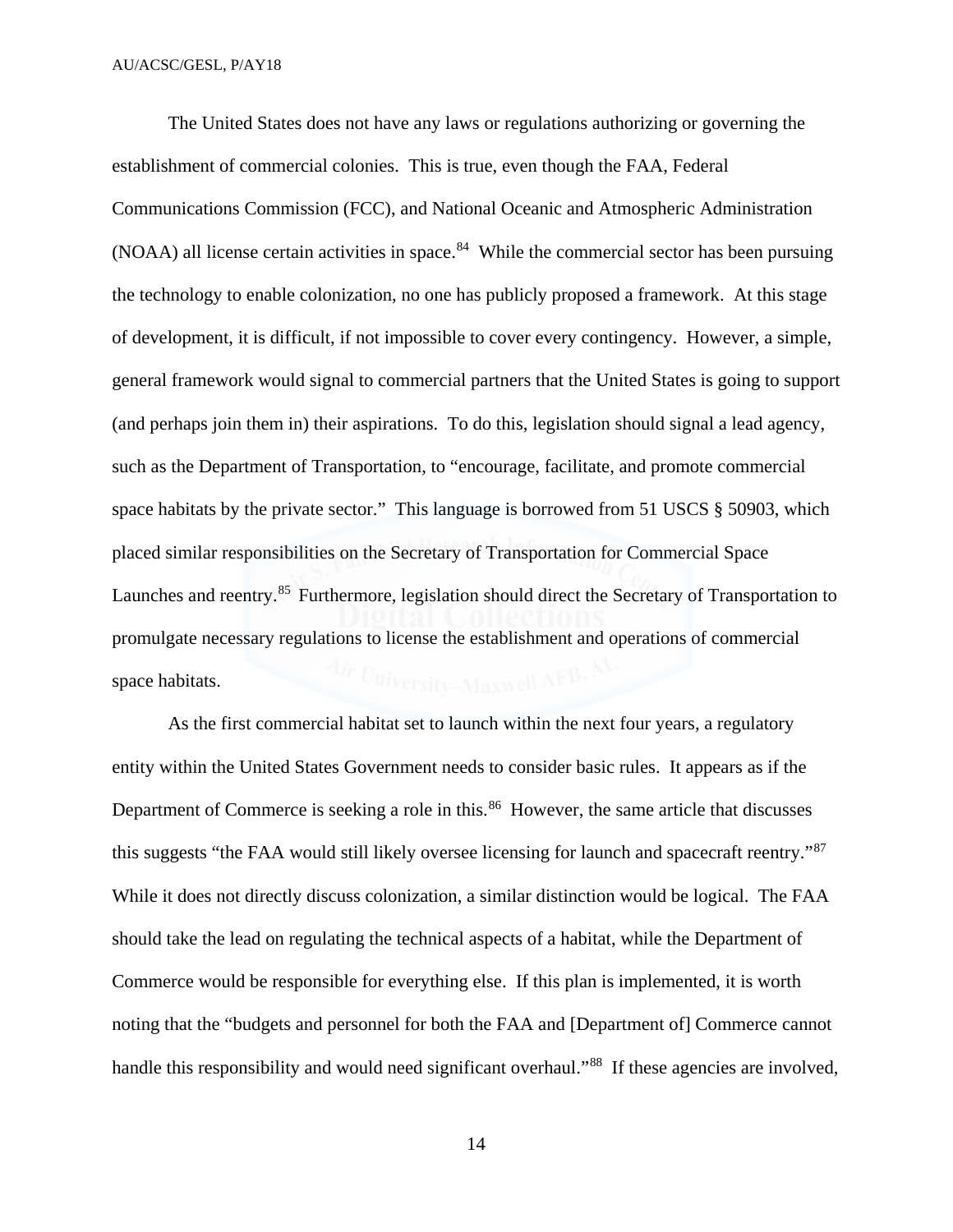the FAA should establish the minimum standards for what makes a habitat livable and what safety features are required, while the Department of Commerce handles other issues that may arise. This is a logical division, because based on the Cis-lunar 1,000 model, these habitats could be the hub for a large amount of goods and services such as propellant and resources from the lunar surface and asteroid mining. The initial steps of regulating commercial habitats may be accomplished with relative ease. However, it should be noted that if Congress agrees with this division of responsibility, the Department of Commerce will have to establish all of the processes for this role, because they do not currently have any.[89](#page-32-32) Launch licenses today have both a policy and payload review.<sup>[90](#page-32-33)</sup> When a commercial entity applies for a license, their plans are shared with the interagency community to see if any other agencies within the US government have concerns.<sup>[91](#page-32-34)</sup> This same process could be applied to a colony or habitat. This would ensure that the United States is complying with its obligations under international law and assure companies that their investment will not be wasted.<sup>[92](#page-32-35)</sup>

 This framework should allow humanity to smoothly transition from the Earth's surface to having many people living and working in space. One expert believes that the framework should enhance the safety of space operations, meet our treaty obligations, and preserve the space environment.<sup>[93](#page-32-36)</sup> This is of course in addition to ensuring that there is a system in place that handles all of the day to day tasks that a government provides for its citizens in a modern Western democracy.

#### **Property Laws[94](#page-32-37)**

There is no legal framework in place to govern real estate on the surface of celestial bodies. As it was discussed above, the OST does not allow for claims of sovereignty; however, it does envision states occupying the surface of celestial bodies with facilities on the moon or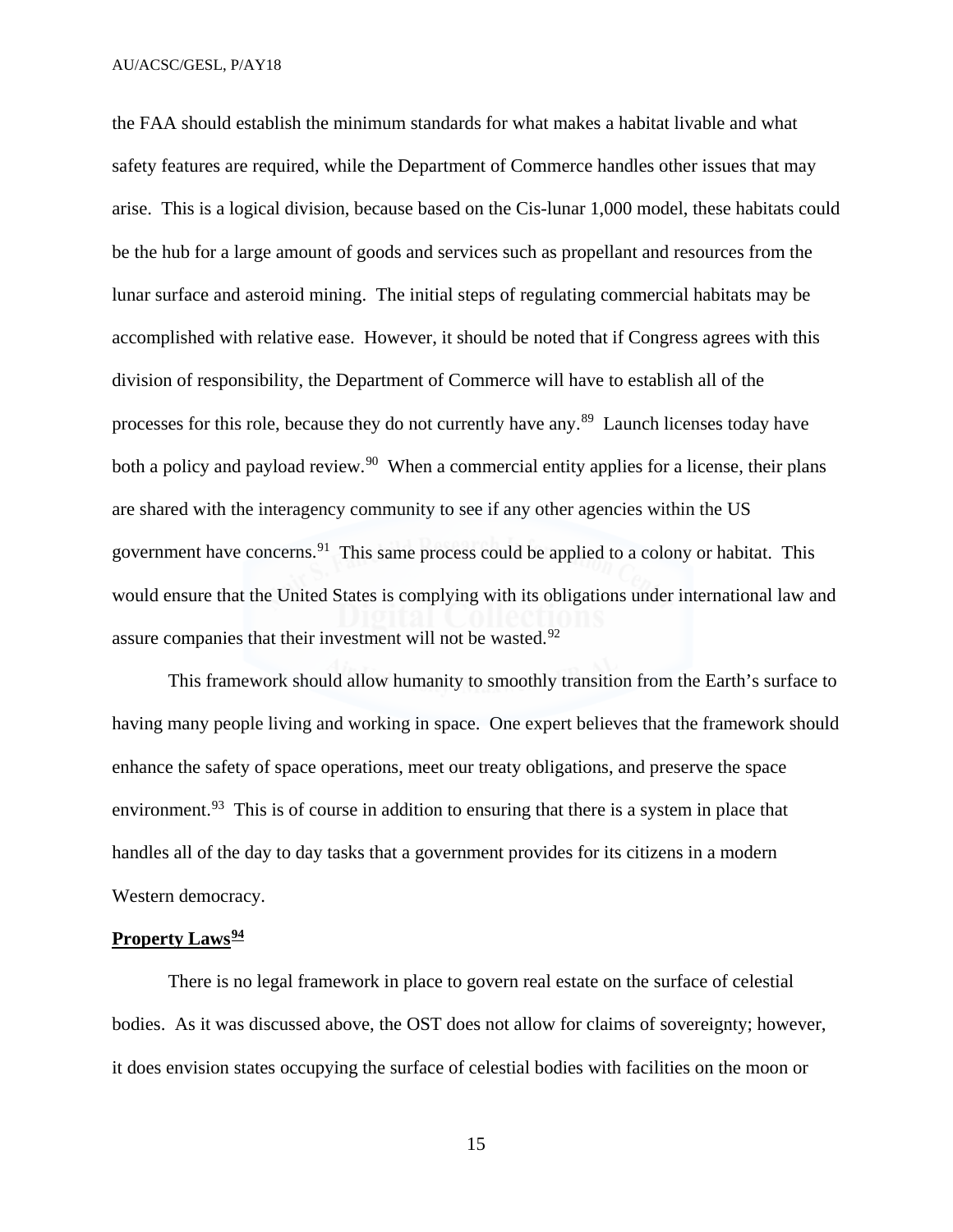other celestial bodies. The OST does not establish how long a facility can be in place. The geography of the moon lends itself to some strategically valuable land. The "peaks of eternal light" at the North and South Poles of the Moon are ideal locations for initial colonies because of both the potential for those colonies to be powered by solar cells and their proximity to resources such as water on the lunar surface.<sup>[95](#page-33-0)</sup> Seeking a different international framework is another option that is available. However, this option is untenable as it would likely be met with opposition from the parties to the Moon Treaty. Congress chose to seek a unilateral response to the gap in international law regarding property rights in space resources. As discussed above, another nation followed suit and passed comparable legislation.

The United States should adopt a similar, unilateral approach to space colonization. However, nuance is necessary. Since the United States cannot claim sovereignty over the moon, they cannot grant property rights to the land itself. However, the following language could accomplish a similar end: "A license granted to a U.S. citizen to construct a habitat on the surface of a celestial body shall be for the duration of the life of that facility, to include expansions. No domestic or international entity shall infringe on the exclusive operation of the facility. It is the sense of Congress that the United States does not, by enactment of this Act, assert sovereignty or sovereign or exclusive rights or jurisdiction over, or ownership of, any celestial body. However, Congress recognizes that the materials used to construct any such facility are the personal property of the U.S. Citizen engaged in the construction process, and as such the facility and its contents shall remain the personal property of that citizen."<sup>[96](#page-33-1)</sup> This proposed legislation differs from the Space Pioneer Act proposed by Wayne White.<sup>97</sup> However, it accomplishes similar ends. This approach certainly has its risks. If other states enact similar legislation, then there could be a race to occupy the key real-estate on the lunar surface.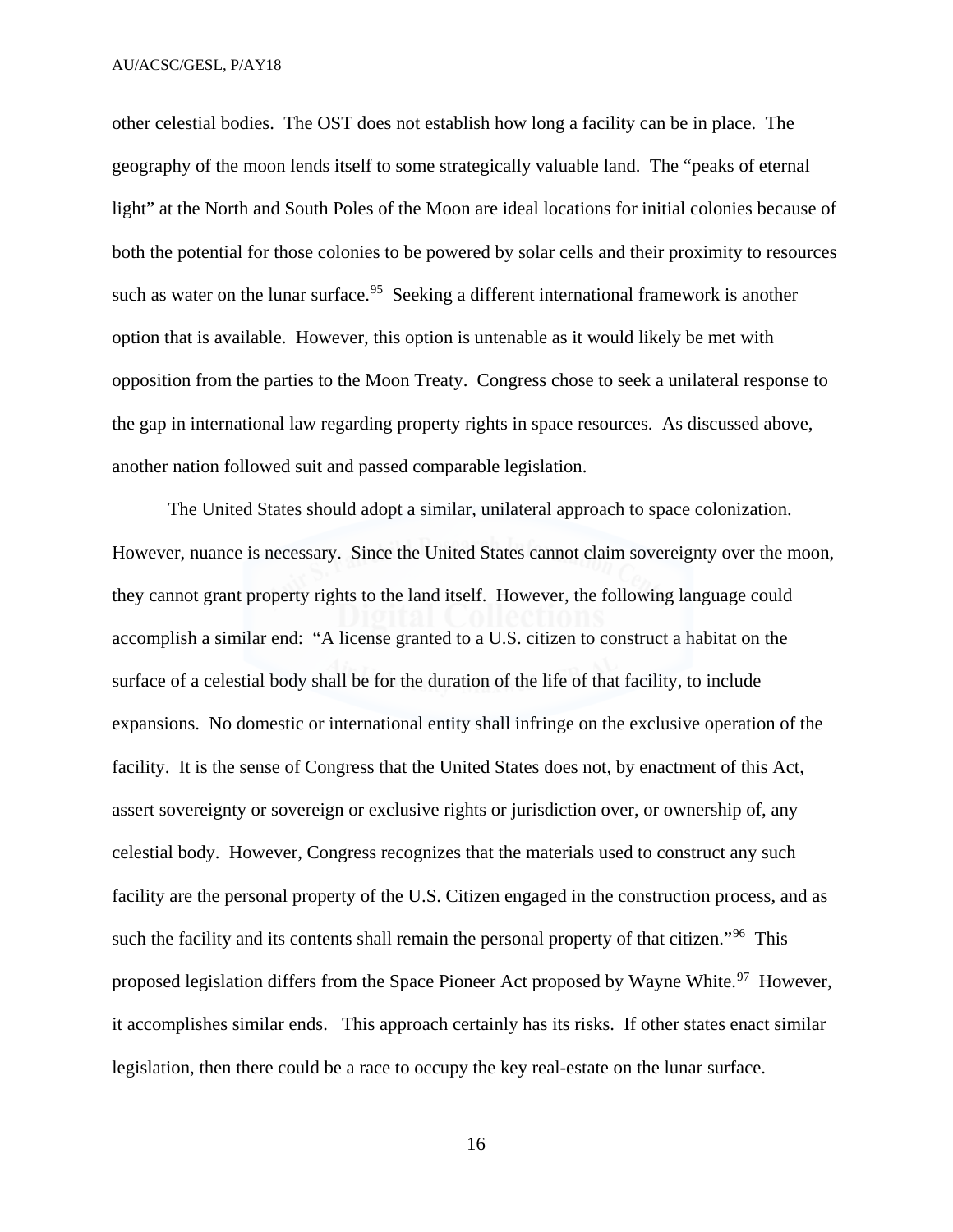However, this would be no different than the status quo. Additionally, the international community may push back on such legislation. However, it can easily be argued that the United States is simply balancing its obligation to authorize and supervise space activities with its obligation to protect the significant economic investment in a habitat. While there may be opposition, this proposed legislation does not directly violate the OST. This is not drastically different to Dr. Athina Balta's empirical research presented to the United Nations Office of Outer Space Affairs suggesting that "initial recognition of space property rights should be made on the basis of a modified theory of first possession."[98](#page-33-3) Dr. Balta's research also suggests that "at the initial stages of economic development celestial areas involving economic activities should be regulated by a licensing regime."<sup>99</sup> However, it is using domestic law to both ensure that this is accomplished in a manner favorable to the United States, and to properly authorize and supervise non-governmental activity. It is important to note that the United States is not alone in their aspirations to establish colonies.<sup>[100](#page-33-5)</sup> If one of these aspiring nations were to oppose legislation of the United States, they would be hindering their own opportunities as well.

#### **Other Civil Laws**

 Once a sizable number of people are living away from the surface of the Earth, there will be a need for a government. The OST complicates this as the United States likely cannot declare sovereignty over colonies established on a celestial body under Article II. This leaves a large potential gap in the law, similar to the civil law gap that exists on the seas. The American Bar Association highlighted the void in laws on the seas that are harmful to cruise passengers.<sup>[101](#page-33-6)</sup> For example, an American family, sailing on a ship owned by a company based in Miami was forced to have their lawsuit heard in Italian courts under Italian laws, "because the cruise ship flies under the Italian flag, the trip began in Italy and, perhaps most important, the ticket stated that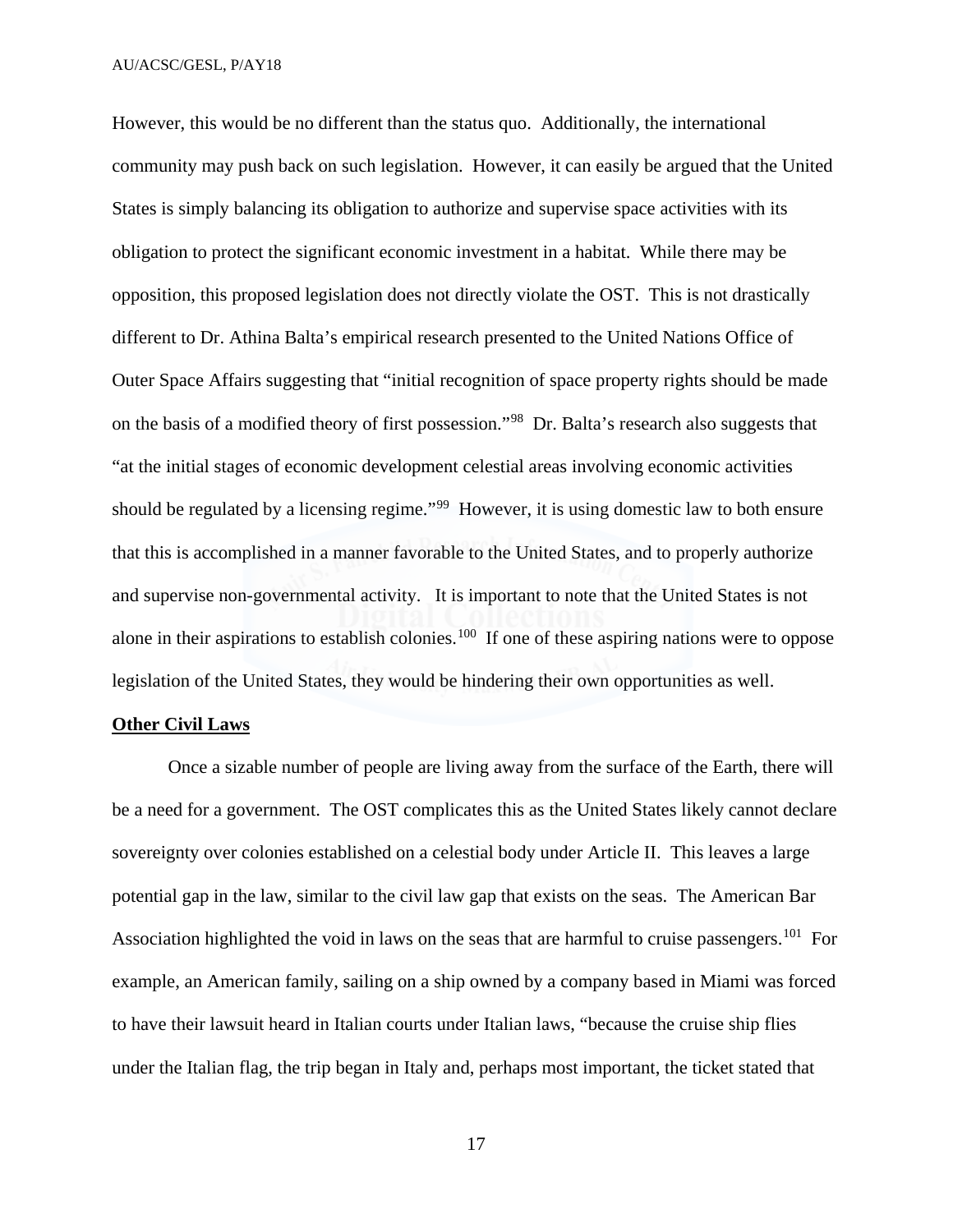any judicial matters would be heard in Italy."<sup>102</sup> Similarly, after the Deepwater Horizon oil spill, the *Seattle Times* reported, "The Deepwater Horizon oil rig that exploded in the Gulf of Mexico was built in South Korea. It was operated by a Swiss company under contract to a British oil firm. Primary responsibility for safety and other inspections rested not with the U.S. government but with the Republic of the Marshall Islands."<sup>103</sup> The article highlights how oil drillers forum shop when seeking a license.<sup>104</sup> As space colonization becomes a reality, laws must be established to ensure that US citizens and economic interests are protected. Rather than treating space as the new maritime legal domain, Congress should take more aggressive actions to prevent actors from forum shopping. A more aggressive approach will protect citizens that choose to live and work in space, and meet international law obligations under the OST.

 The United States needs to find an appropriate balance. As the space economy grows, it is beneficial for that growth to flow into the American economy. However, at the same time it would be inappropriate to allow space habitats to be the wild west of the 21st century, just to ensure that corporations do not seek licenses in a country with less restrictions. Creativity can help in this regard. The United States is the economic leader in space. For example, in 2013, the United States had the largest space exploration budget in the world. The United States spent "over six times more than China" who came in second.<sup>[105](#page-33-10)</sup> This is not even considering the United States' massive military budget in space. In 2014, this was an estimated additional \$8 billion.<sup>106</sup> This economic power can be leveraged by tying space habitat licenses to civil and military space spending. If a company is in the space habitat business, then licensing their colonies through the United States is a requirement to obtain civil or military space contracts. For example, if a company involved in launch and colonization attempted to license their colony through a different country, then the United States would not purchase launch services from that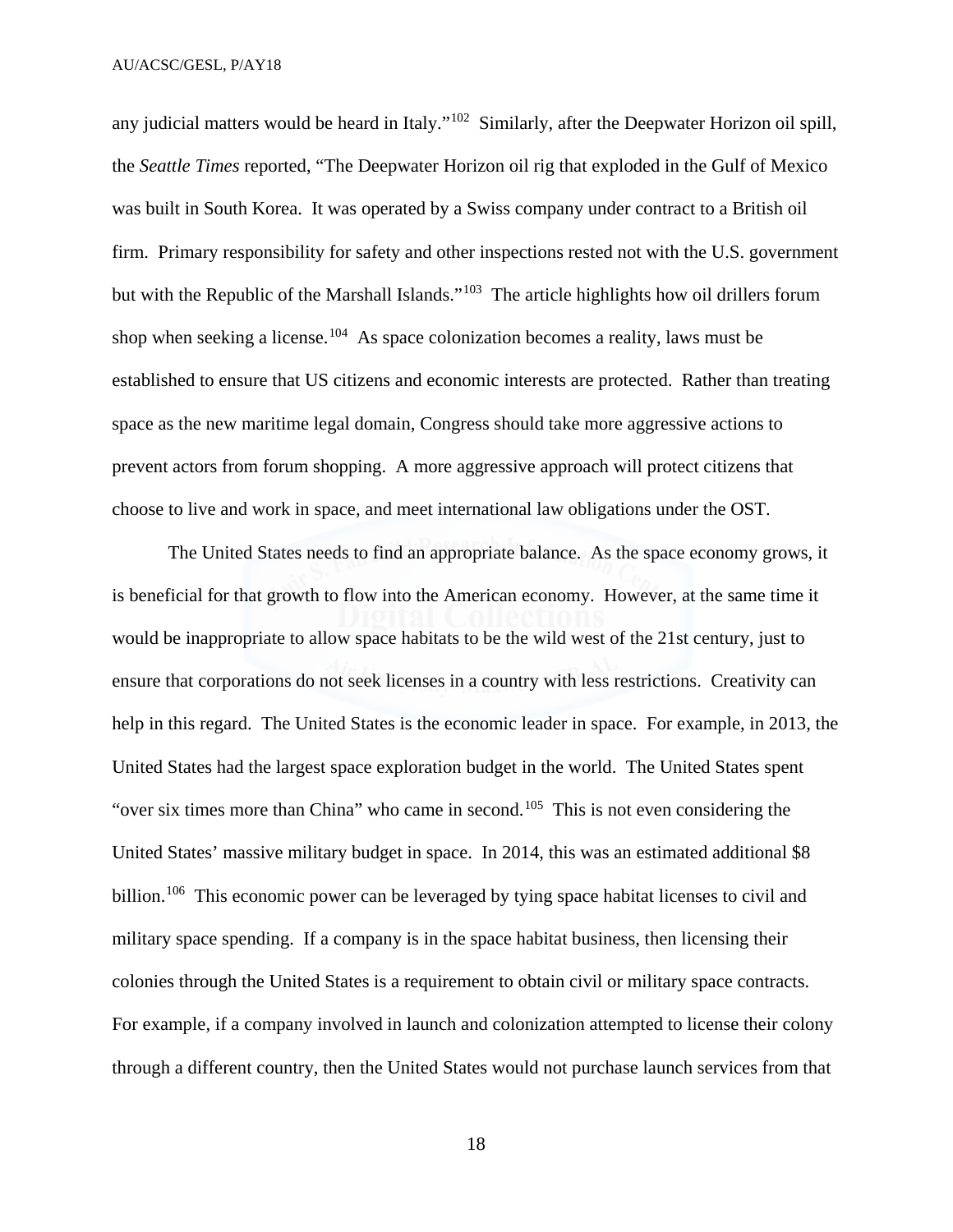company. This would discourage States with small or non-existent space programs from enticing companies to license under their flag with promises of little to no regulation. The United States can also encourage seeking domestic licenses by making habitats serve dual purposes. If NASA wants to conduct research on the lunar surface, it would likely be more cost effective for the United States to partially fund a commercial habitat in exchange for use of the facilities.<sup>107</sup> Furthermore, habitats will have some level of dependence on the governments of Earth. The United States can leverage this need for support to make a license with the United States a sought-after commodity. The United States can provide supplies and support.<sup>[108](#page-33-13)</sup> Smaller countries will not be able to compete with the level of economic investment that the United States makes in the space industry.

Additionally, existing law provides a framework that will further mitigate this risk. The Commercial Space Launch Act states "No United States citizen […] shall launch a launch vehicle or operate a launch site outside the United States, unless authorized by a license issued or transferred under this Act."[109](#page-33-14) This also applies to launch sites outside of the United States and other foreign countries.[110](#page-33-15) A citizen is defined as both people and business entities that are formed under the laws of the United States.<sup>[111](#page-33-16)</sup> A similar law can be passed to ensure companies based in the United States do not attempt to get licensed by another country: No United States citizen shall operate a space-based habitat or colony, unless authorized by a license issued or transferred under this Act.

The United States not only needs to establish that its laws apply, but it also must establish civil laws for space colonies. If thousands of people become permanent or long-term residents on a space habitat, they must be governed. A large percentage of civil laws are handled at the state level. Two potential courses of actions are 1) adopting the civil laws of a state, or 2)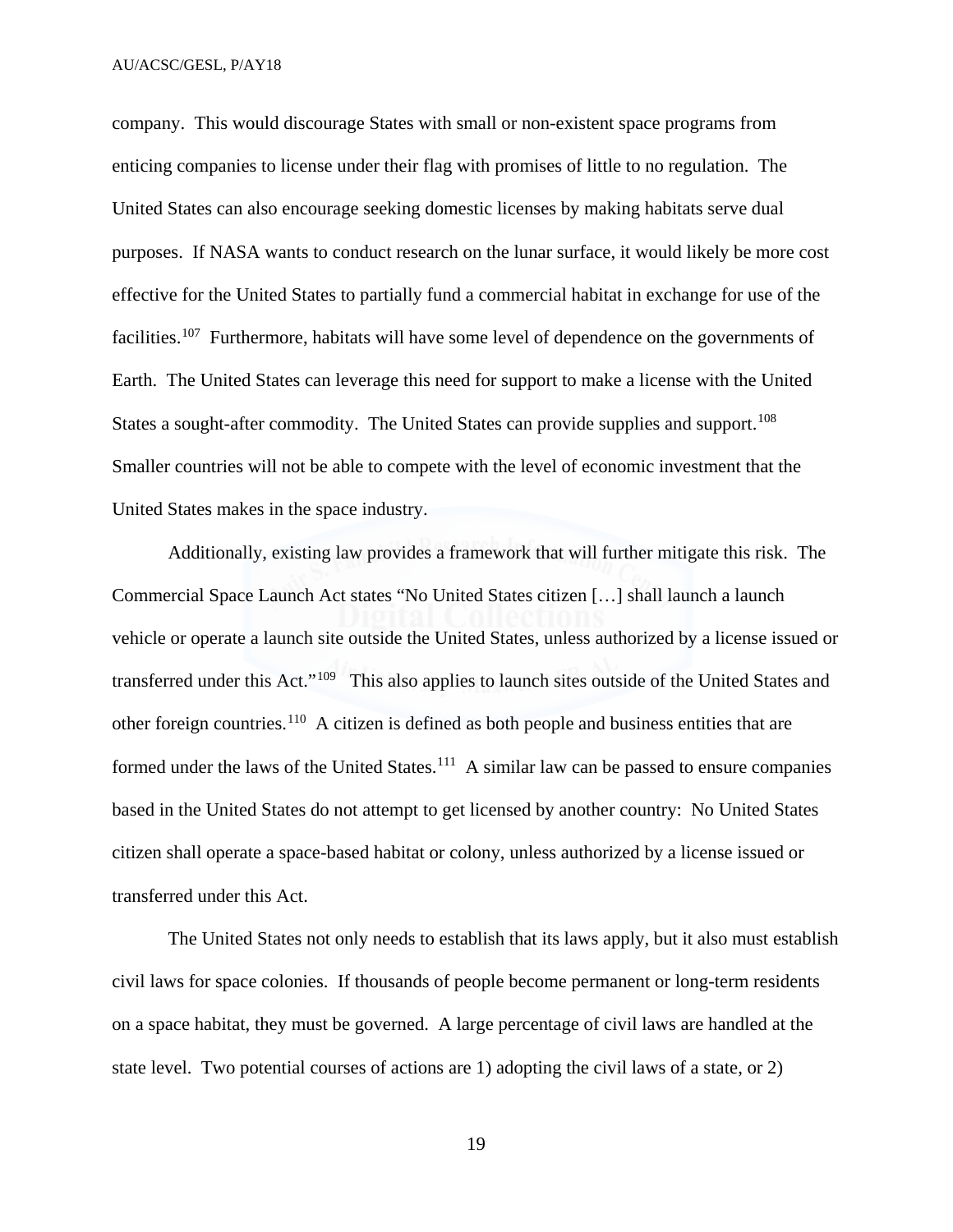adopting new legislation that applies specifically to space colonies. The first course of action would likely be overly complicated. In addition to determining which state law applies to each habitat, it would also be necessary to determine if the state's law is even written in a way to extend its jurisdiction to space. Rather than hoping multiple state legislatures will adjust their laws, it is best to handle it once, at the federal level. However, there is a danger if the United States takes a condescending attitude towards the habitats and rules with too heavy of a hand.<sup>[112](#page-33-17)</sup> The key is finding the appropriate balance between policies and legislation that make it an attractive partner in the space domain, while also protecting American lives and property in space.

The Federal Government already has experience at establishing law for an area that does not fall under any state's jurisdiction. In 1973, Congress passed the "District of Columbia Self Government and Governmental Reorganization Act."<sup>113</sup> It is important to note that the Constitution gives Congress the "ultimate legislative authority over" the District of Columbia.<sup>[114](#page-33-19)</sup> However, it is fair to say that the framers did not contemplate governing habitats that were not on the surface of the Earth, consistent with the provisions of a treaty drafted almost 200 years after the Constitution was written. Even though the District of Columbia is not completely analogous to space habitats, it certainly can provide a sample in which to draft traditionally local and state level laws. For example, the statute includes "The District Charter," which establishes the local government of Washington DC.[115](#page-33-20) The local government can make laws, subject to limitations by Congress.<sup>[116](#page-33-21)</sup> Rather than adopting this as a model, legislators could view this as a sample.<sup>[117](#page-33-22)</sup> The Act can be referenced to draft the basic framework, but then adjusted to meet the specific situation.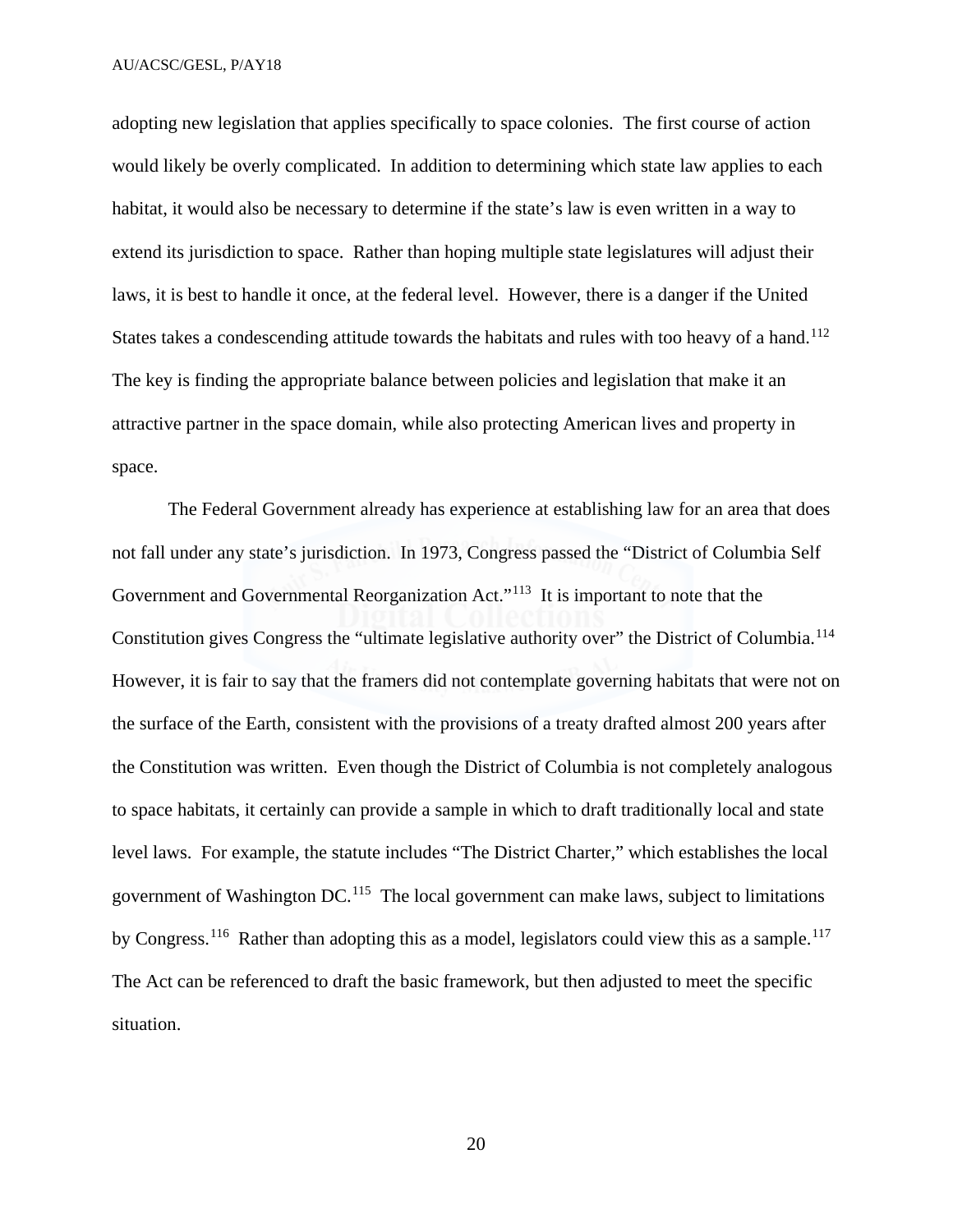If Washington DC is used as a sample, legislation can be drafted to provide civil laws for those living in space. Washington DC is a good model not only because it is under the control of the Federal Government, but also because it is a populated city that requires many of the laws traditionally held at the state level. Following the framework of ULA and SpaceX, the number of people living in space will grow from a handful now to over a million in the future. As the number of residents grows, the legal needs will grow with it. It would not be feasible to the initial settlements to govern themselves. For example, if the first space habitats include only a handful of people each, the colonists would not have the experience or time to craft meaningful legislation. At the same time, it would be naïve to think that civil legal disputes would not arise. There is certainly a potential for contract dispute and tort cases as a bare minimum even with just a few dozen people living in commercial habitats in space. With such a small starting population, it would make the most sense to have significantly more congressional oversight when the colonies are in their infancy that would then transition to more self-governance as they grow.

 Therefore, legislation should build in benchmarks. One suggestion is to have the level of independence based on "reasonable, common sense transitions," utilizing an "evolutionary step by step fashion."<sup>118</sup> The most logical way to do this would be based on population. Under this model, the initial lawmaking authority should rest with Congress to pass the day-to-day civil laws to govern all habitats and colonies licensed by the United States. The District of Columbia currently has 51 Titles in their official code.<sup>119</sup> Many, but not all of these would be useful to the day-to-day governance of a city. Therefore, Congress could use the District of Columbia Official Code as a guide in determining what kinds of laws need to be passed. They can be tailored as appropriate for the situation. Once a colony or group of affiliated colonies reaches a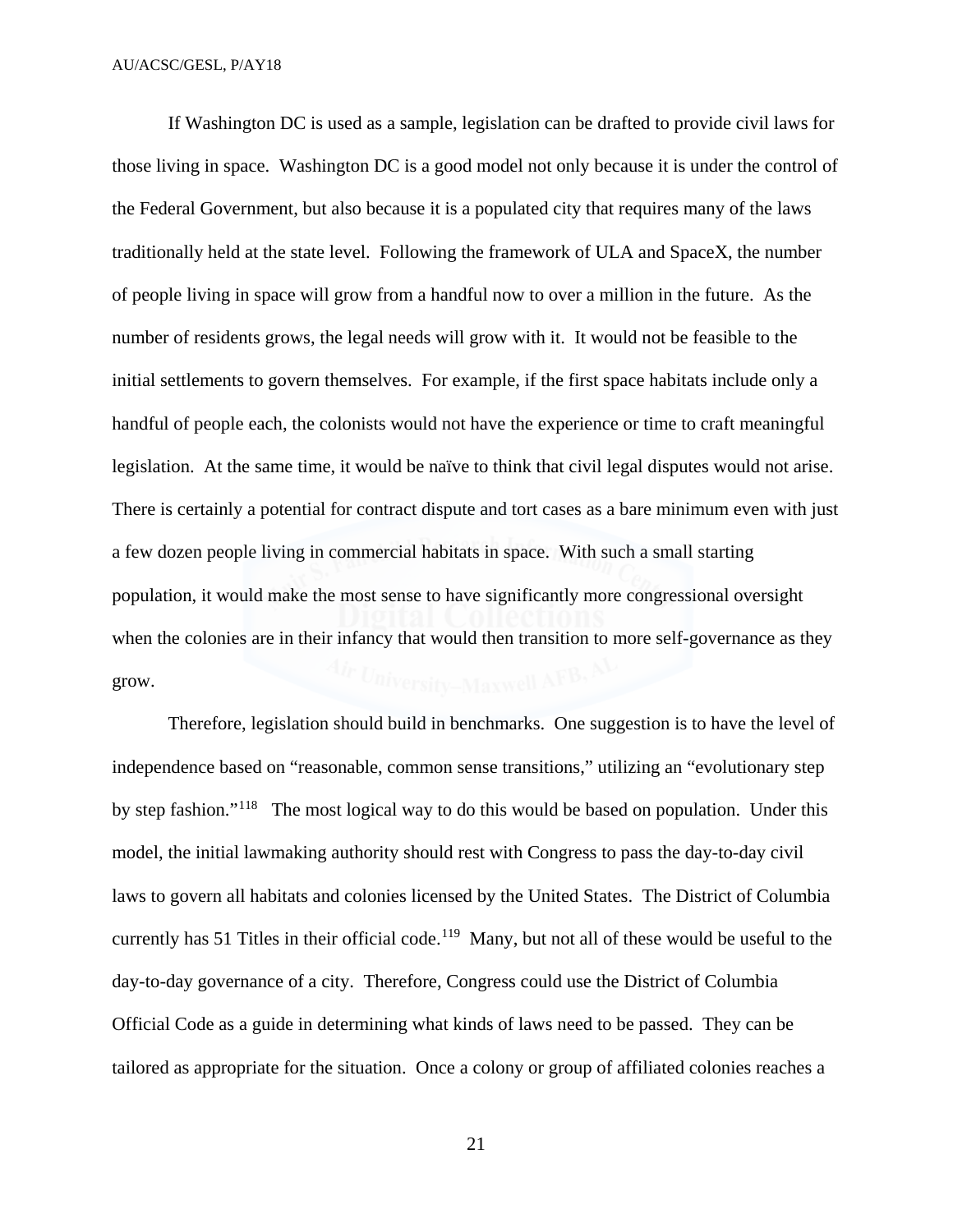population milestone, then the law should allow them to have a larger say in their governance. For example, once the colonies on the lunar surface reach a population of 50,000 residents, Congress will "delegate certain legislative powers to the local government."[120](#page-33-25) This proposal is not entirely unique. Former Speaker of the House, Newt Ginrich, authored a bill that would have allowed a colony on the moon to apply to become a state once it passed the milestone of 13,000 residents.[121](#page-33-26) While statehood would violate the OST, some form of governance is important. Even without the Constitutional requirement that exists in Washington DC, it is best for Congress to maintain some authority over the laws of colonies, to ensure that they do not become company ruled towns. It will also ensure that the United States is meeting its requirement under the OST to supervise its habitats. This model also recognizes that appropriate legislation may vary based on the community. Archild Research Information

A colony or group of colonies on the lunar surface may have different legislative needs than a community on the surface of Mars. Bringing space colonies under the umbrella of Federal Law has an additional benefit. The United States has a robust court system for solving disputes. This will save the effort of establishing an entirely new court system. A criticism of this idea is that the federal court system already has a robust docket. In 2015, the *ABA Journal* reported federal courts had a civil case docket backlog of over 300,000 cases.[122](#page-33-27) However, as the initial population of space colonies will likely be small, this will likely not have a meaningful effect on the number of cases being filed in federal court. As the population grows, the court system can grow with it. If the caseload grows enough, a new district can be established for space colonies. This is more cost effective than establishing a new court before the need truly exists. Therefore, Congress should pursue legislation that places space colonies and their potential legal issues within the jurisdiction of an existing federal district court. Centralizing these Courts has an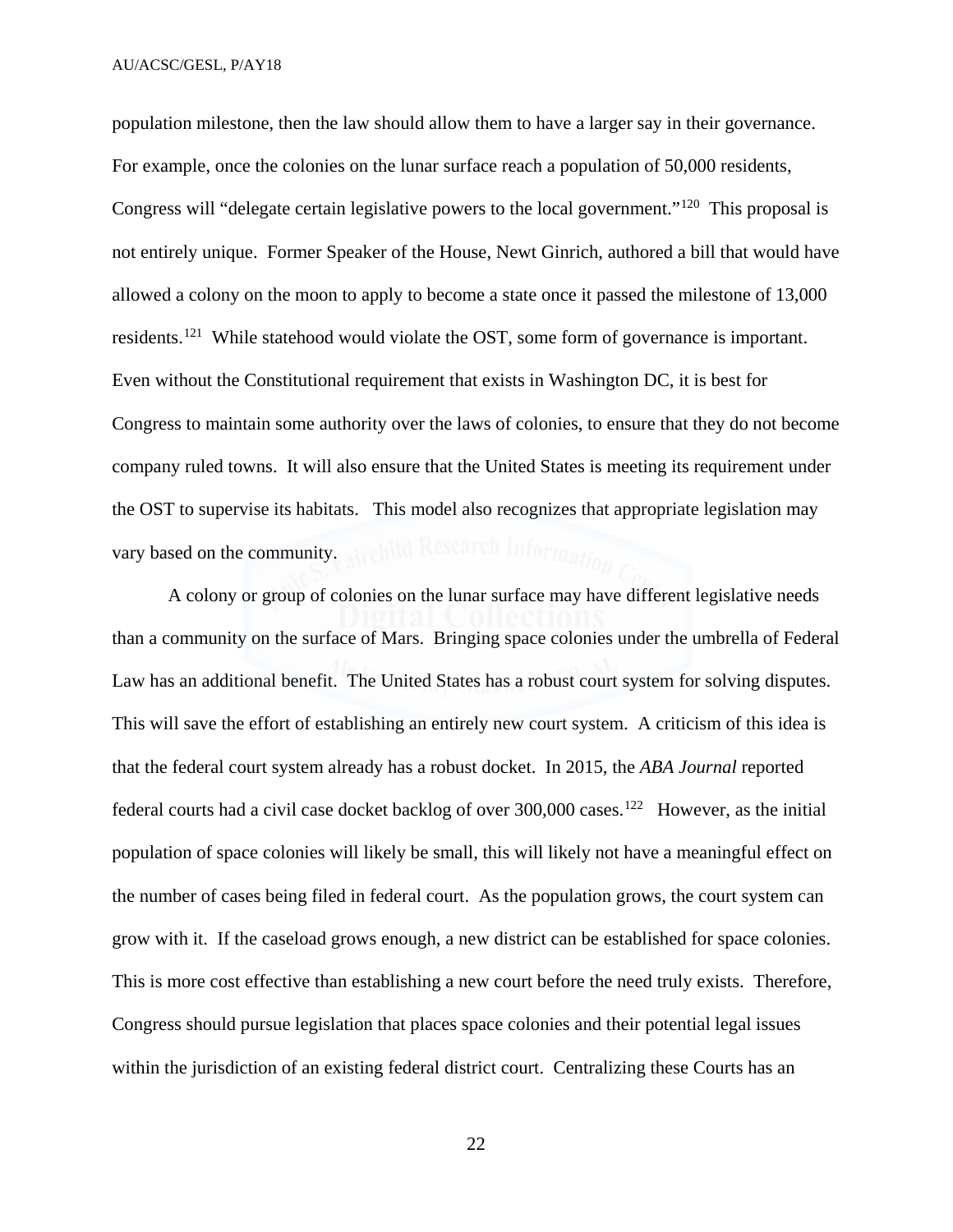additional benefit. It is not difficult to imagine that unique legal issues will begin arising in space law disputes. Centralizing their cases in one district will allow for the judges to gain an expertise in the area that might not happen if these cases were scattered across the country.

# **Criminal Laws**

 As the number of people living and working in space grows, so does the likelihood that crimes will occur. Therefore, a legal framework must be developed to both deter crime, and to prosecute crimes that occur on space colonies. As the Outer Space Treaty does not allow the United States to claim sovereignty over a celestial body, another solution will be necessary. Congress has provided us a partial solution to the problem. The Special Maritime and Territorial Jurisdiction of the United States includes spacecraft.

Any vehicle used or designed for flight or navigation in space and on the registry of the United States pursuant to the Treaty on Principles Governing the Activities of States in the Exploration and Use of Outer Space, Including the Moon and Other Celestial Bodies and the Convention on Registration of Objects Launched into Outer Space, while that vehicle is in flight, which is from the moment when all external doors are closed on Earth following embarkation until the moment when one such door is opened on Earth for disembarkation or in the case of a forced landing, until the competent authorities take over the responsibility for the vehicle and for persons and property aboard.<sup>[123](#page-33-28)</sup>

A close reading of the statute reveals a flaw as this relates to space colonization. A permanent or semi-permanent settlement would likely not qualify for protection as it is not a vehicle used or designed for flight or navigation in space. The law also covers "any place outside the jurisdiction of any nation with respect to an offense by or against a national of the United States."<sup>124</sup> Once again, this is a reasonable start; however, gaps exist. For example, a company based in the United States could establish a colony on the lunar surface with several thousand residents. Some of those residents may not be United States citizens. If that were the case,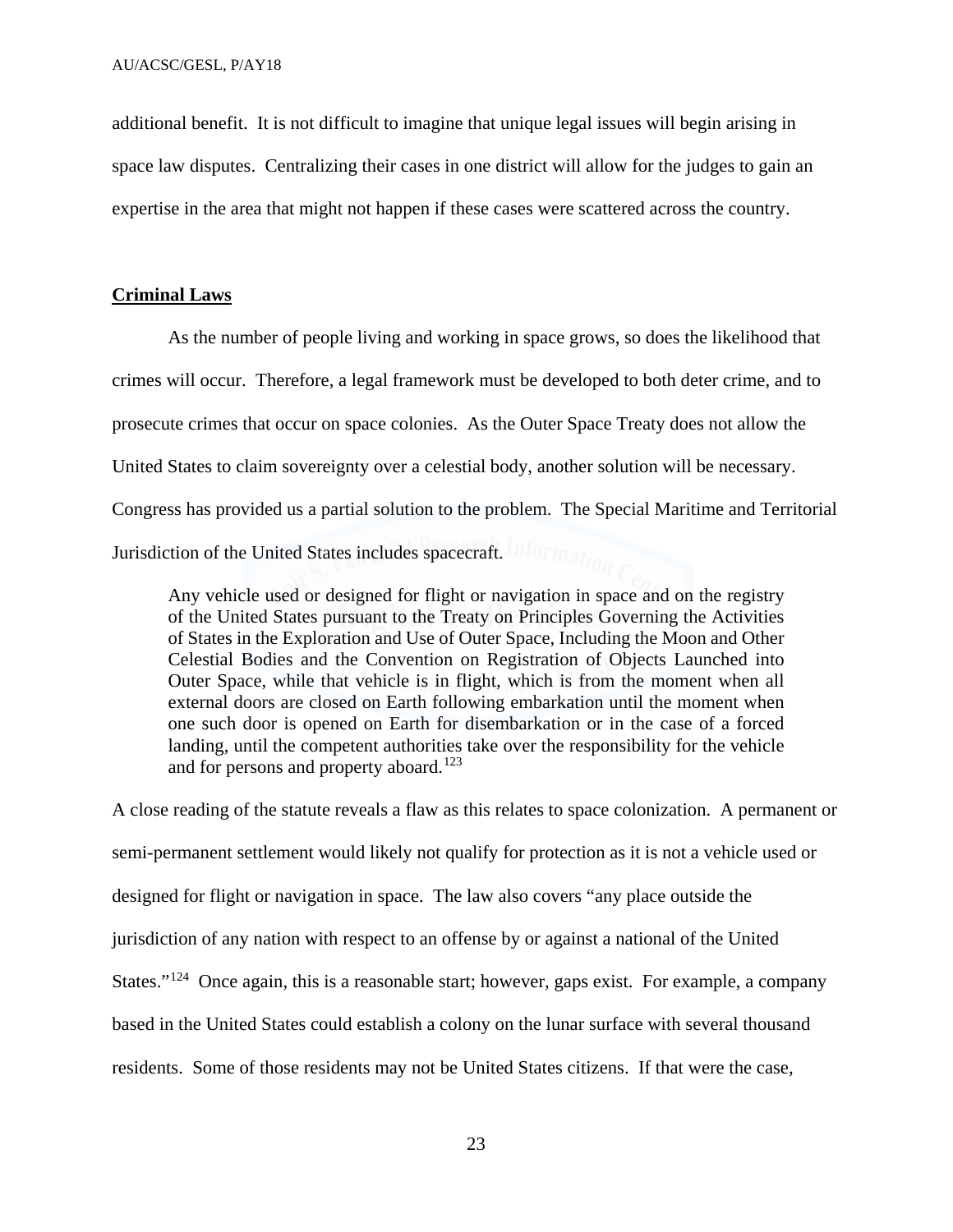federal law would provide a half measure of protection. If the perpetrator and victim of the crime were both foreign nationals, then the United States would not have jurisdiction to enforce our laws on the colony. This is a half measure because ensuring law and order on habitats licensed by the United States is important. If someone chooses to live in a habitat licensed by the United States, then the United States should have jurisdiction over how to handle misconduct committed by that person.

The United States has a more robust jurisdiction statute concerning civilians who are overseas with the military. The Military Extraterritorial Jurisdiction Act of 2000 (MEJA) created a more comprehensive jurisdiction law for the relatively large number of people that are living overseas due to their association with the armed forces. The relevant portion of the law states,

Whoever engages in conduct outside the United States that would constitute an offense punishable by imprisonment for more than 1 year if the conduct had been engaged in within the special maritime and territorial jurisdiction of the United States--

(1) while employed by or accompanying the Armed Forces outside the United States; or

(2) while a member of the Armed Forces subject to … (the Uniform Code of Military Justice), shall be punished as provided for that offense.<sup>[125](#page-33-30)</sup>

This law was created "to establish Federal jurisdiction over offenses committed outside the United States by persons employed by or accompanying the Armed Forces, or by members of the Armed Forces who are released or separated from active duty prior to being identified and prosecuted for the commission of such offenses, and for other purposes."[126](#page-33-31) This law provides a good guideline, yet an incomplete framework for establishing jurisdiction in space colonies. Specifically, the law is written to only handle felony level crimes, based on the language that the offense must be punishable by imprisonment for more than one year. However, the law was written to ensure that the United States criminal code could be applied to civilians that are living or working overseas to accompany the armed forces (Department of Defense civilian employees,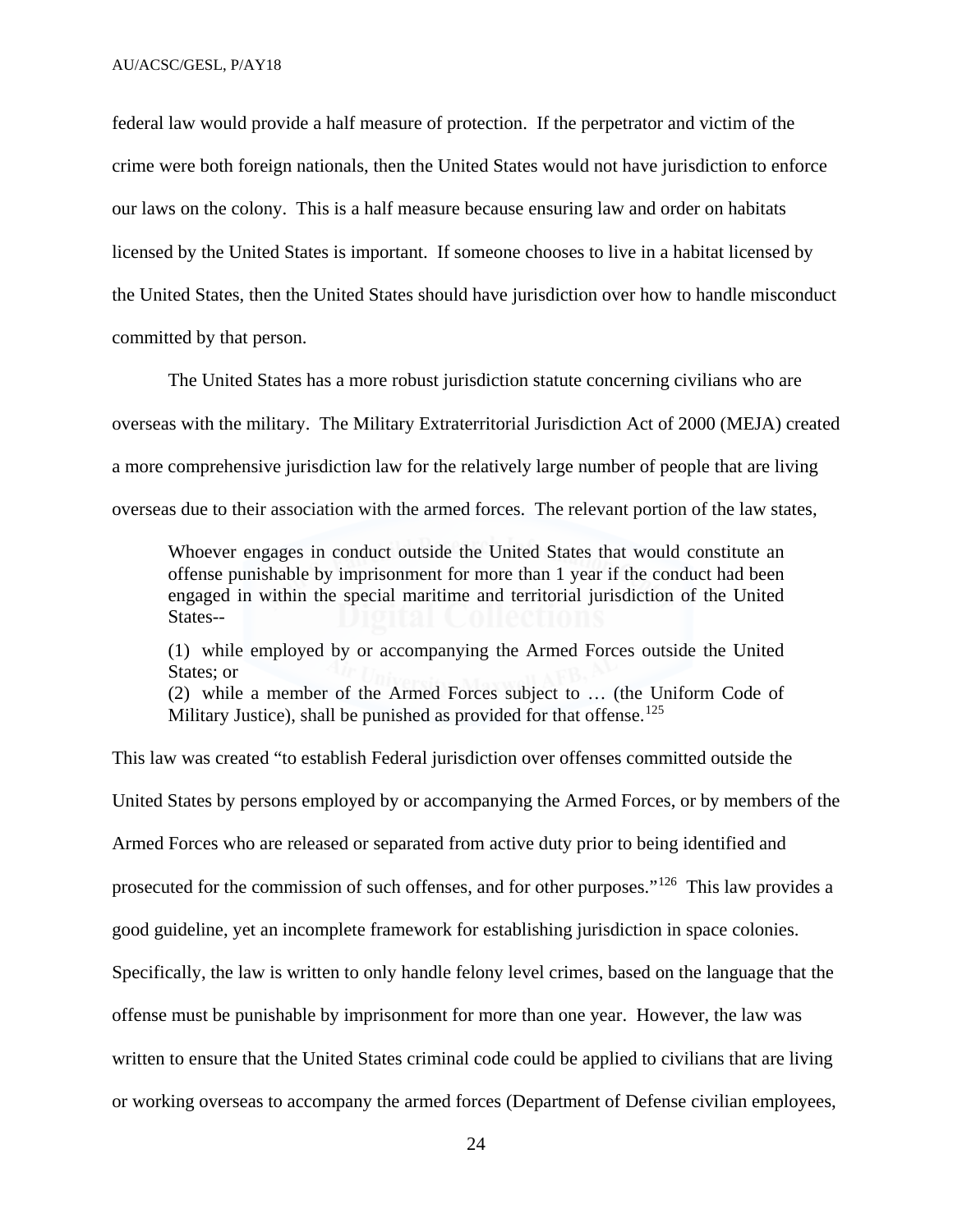contractors, and dependents). As such, it is a significant improvement over the standard Special

Maritime and Territorial Jurisdiction of the United States. Furthermore, courts in the United

States have viewed the law favorably. It was used to successfully prosecute a foreign national

employed in Afghanistan.<sup>[127](#page-33-32)</sup> A Federal Court also found that it complies with international

law.<sup>128</sup> Therefore, with some adjustments, it can serve as a model for applying criminal

jurisdiction to space colonies. Based on the language of MEJA, a recommended statute is:

(a) Whoever engages in conduct within space colonies licensed by the United States that would constitute an offense if the conduct had been engaged in within the special maritime and territorial jurisdiction of the United States shall be punished for that offense.

(b) A space colony is designed as a permanent or semi-permanent habitat that is located above the surface of the Earth. This includes, but is not limited to:

(1) habitats in Earth orbit;

(2) habitats in the orbit of the Moon, Mars, or any other celestial body; and

(3) habitats on the surface of the Moon, Mars, or any other celestial body.

(c) It is the sense of Congress that the United States does not, by enactment of this Act, assert sovereignty or sovereign or exclusive rights or jurisdiction over, or ownership of, any celestial body.

This proposed statute will accomplish two things. First, it will ensure that federal criminal law is applicable to any person who travels to a colony licensed by the United States. It does not limit the jurisdiction to felony level offenses, making it a more comprehensive statute. Additionally, it leaves room for expansion. A large volume of criminal law is handled at the state level. This is true in terms of both statutes and case volume. For example, the Manhattan County District Attorney's Office handled 80,000 cases in 2016.<sup>[129](#page-33-34)</sup> This is staggering when compared to the fact that United States Federal District Courts only handled approximately 94,000 defendants, nationwide in 2012.<sup>[130](#page-34-0)</sup> However, it highlights that a majority of criminal law cases are at the state level and involve violations of state law. As the population of people living in space grows, current federal criminal law may not be enough to adequately protect colonists. The solution to this problem was addressed earlier in this paper. If the United States chooses to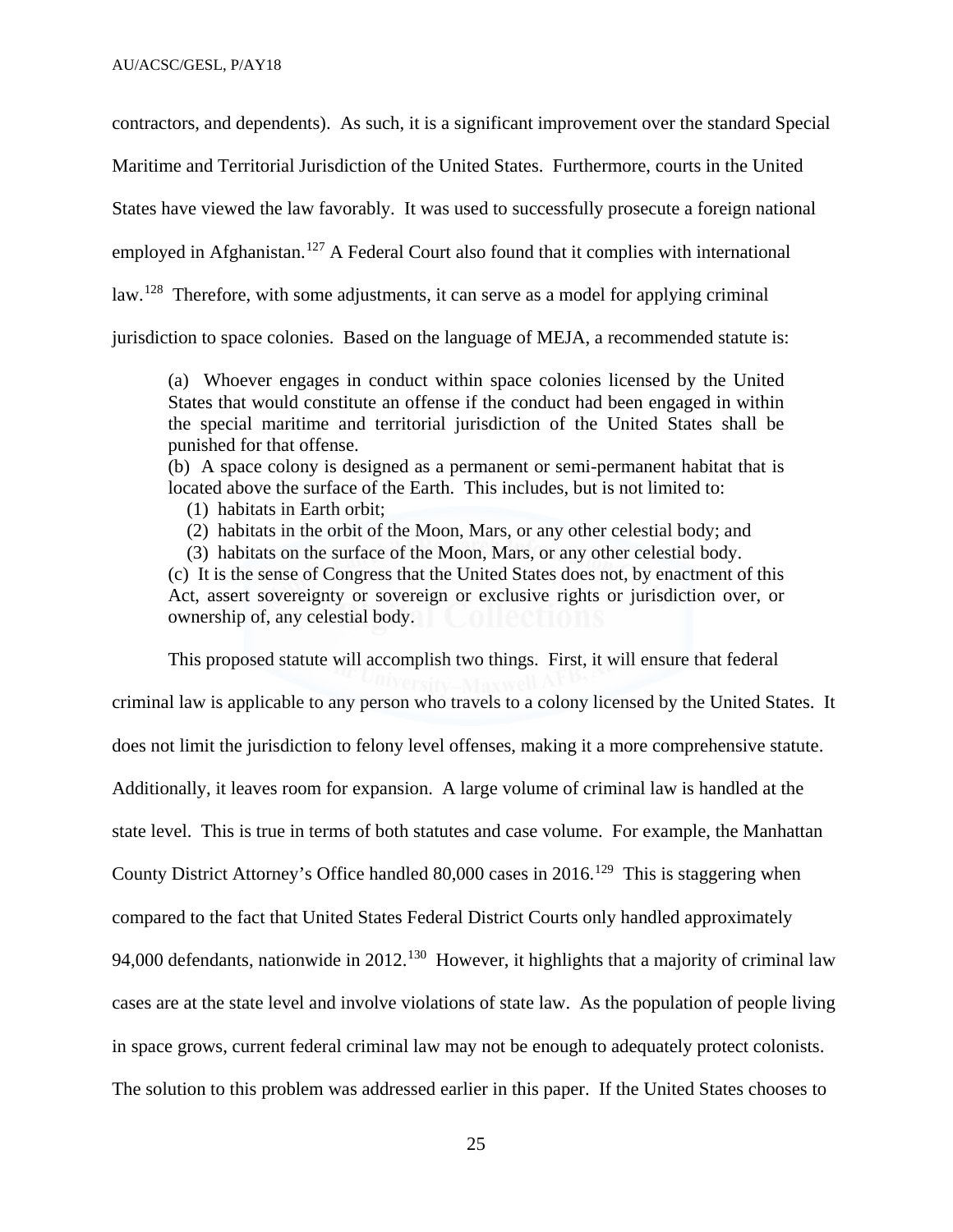adopt a Washington DC model to governing space habitats, then criminal laws can be passed in a similar manner as civil laws. Once again, using an existing federal district court to handle cases involving these laws will provide uniformity to how the colonies are governed. This is certainly an easier solution than asking the colonies to self-govern in the early stages, which would likely be overburdening to the citizens.

## **Protecting Space Colonies**

International Law limits the United States' options when it comes to protecting colonies on the surface of celestial bodies. As discussed above, military bases cannot be established on the surface of a celestial body. However, many of the missions that are necessary to protect a colony could be handled by an agency similar to the U.S. Coast Guard. It should be noted that the Coast Guard normally falls under the Department of Homeland Security, not the Department of Defense.[131](#page-34-1) An agency in space conducting the Coast Guard's law enforcement mission would not violate the OST. As to the best way to establish a Space Force similar to the Coast Guard in space, two colleagues have written extensively on the subject.<sup>[132](#page-34-2)</sup> However, this still warrants brief discussion.

A Coast Guard-like entity in space could also be leveraged to ensure that commercial companies will align their colonization efforts with the United States. Luxemburg's initiative in space mining legislation raises an interesting issue: countries that are not considered space powers may attempt to lure space-based companies to align their interests. It cannot be forgotten that private industry's interests will not always directly align with the United States. Furthermore, the United States can counter this risk by expanding on its current space power. If the United States expands its efforts in space to include a Coast Guard-like entity, it will be able to provide services that other countries simply do not have the economic capabilities to match.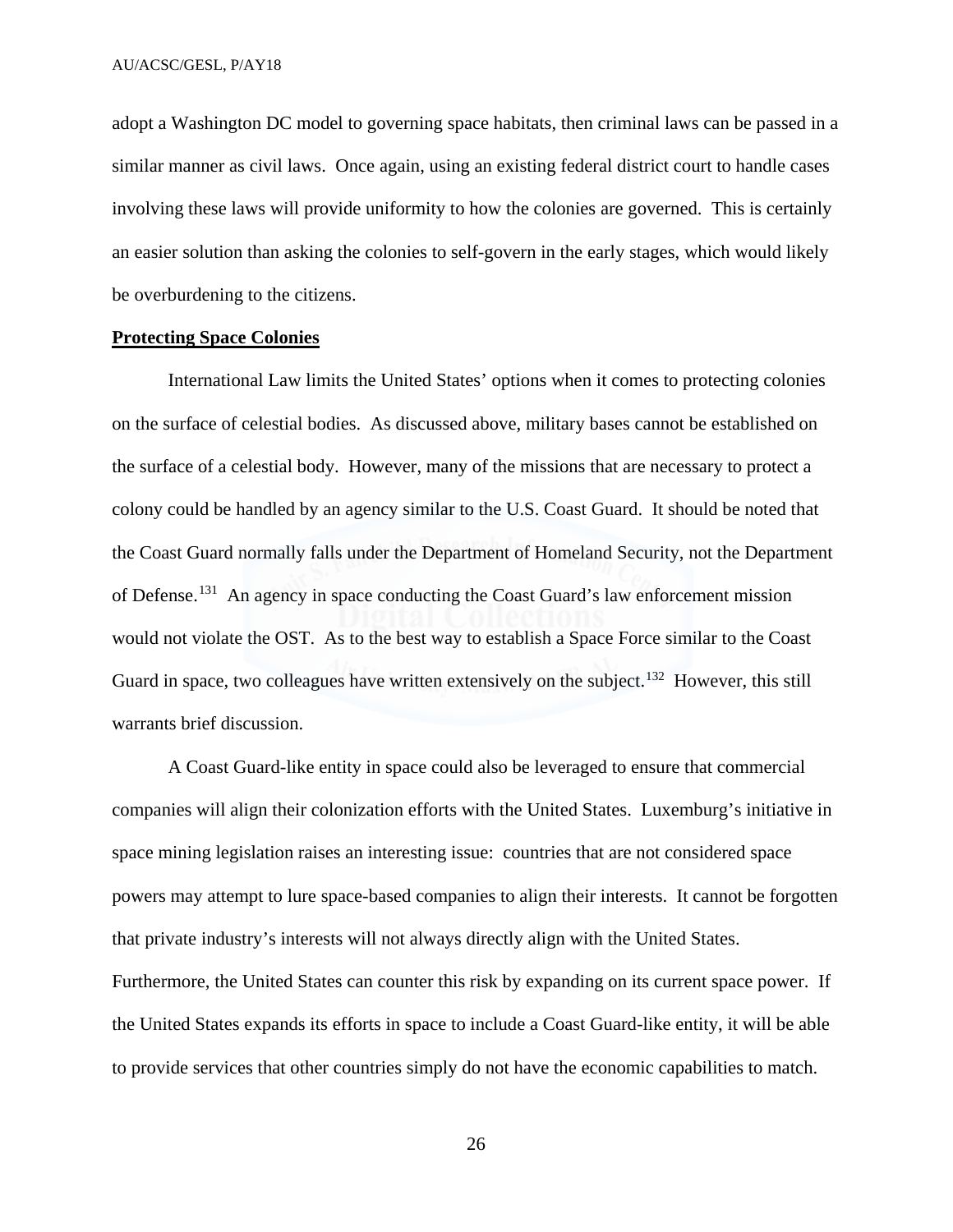Having the capability to conduct search and rescue operations and other missions to protect United States commercial interests if space becomes a more contested domain will likely make the United States a more attractive option than a small upstart space industry.

 This organization would also be tasked with enforcing criminal laws on these colonies. Having a vigorous legal framework is meaningless without an enforcement mechanism. The U.S. Coast Guard has a law enforcement mission. Modeling a space force on the Coast Guard model could bring the law enforcement aspect with it.

#### **Conclusion**

Space colonization will be the next major human endeavor. The commercial sector in the United States is pushing to make large scale human space habitat a reality within a generation. However, domestic and international law are lagging behind the aspirations of corporate entities leaving an undefined gap. The OST establishes the most basic of frameworks for establishing colonies but leaves more questions than answers.

 The United States has two options: pursue a more complete international law framework, or pursue domestic laws and policies to enable space colonization. The latter is the more preferable of the two options as it is the only way to guarantee that the United States' best interests are protected. If the United States pursues the international option, it may face opposition by proponents of policies like the Moon Treaty that will significantly hinder expansion into space.

 Congress should pursue legislation and policy that strikes a balance between empowering commercial companies to push further into space, while protecting citizens and their property that decide to live and work in space. The best approach to this is by issuing licenses that establish the physical structure of the colony as the personal property of its owner. This will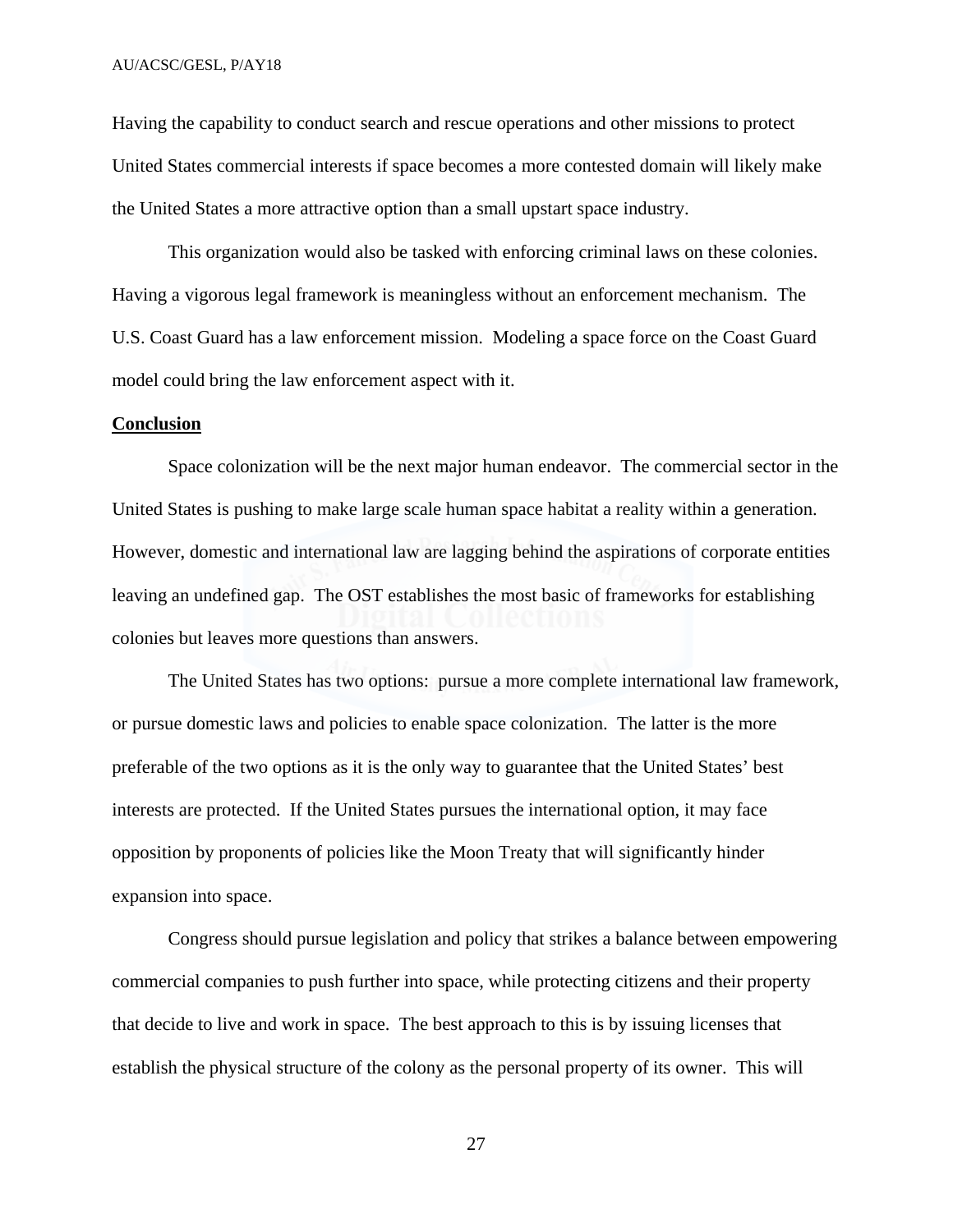allow for ownership of the colony without claiming sovereignty over the land that it sits on.

Next, the United States should pursue civil and criminal laws that appropriate govern and protect

anyone who chooses to live and work away from the surface of the Earth. The more proactive

approach that the United States takes, the more favorable of an environment it will create for

American interests, such as economic investment in space resources and the commerce that will

result. Humans living and working in space is the future of mankind. It is in the best interest of

the United States to take the lead in this endeavor.

 $\overline{a}$ 

<span id="page-30-10"></span><sup>11</sup> Kate Samuelson, "Elon Musk Just Revealed More About His Plan to Colonize Mars," *Time*, 29 September 2017, http://time.com/4962416/elon-musk-plan-colonize-mars-2024/.<br><sup>12</sup> Kluger, "Can Elon Musk Really Colonize Mars?"

<span id="page-30-11"></span>

<span id="page-30-17"></span><sup>18</sup> "U.S. and World Population Clock," United States Census Bureau, accessed 10 January 2018, https://www.census.gov/popclock/.<br><sup>19</sup> Rachel Revesv, "Earth Overshoot Day: Mankind has already consumed more natural resources than the planet

<span id="page-30-0"></span><sup>&</sup>lt;sup>1</sup> I would like to thank Ms. Christina Gesl, and Majors Dustin Grant and Matt Neil for their thoughtful comments and suggestions. All errors found herein are my own.

<span id="page-30-1"></span><sup>2</sup> Andy Weir, *Artemis* (New York, NY: Penguin Random House, 2017), 24.

<span id="page-30-2"></span><sup>3</sup> Ibid., 24-26.

<span id="page-30-3"></span><sup>4</sup> Ibid., 26.

<span id="page-30-4"></span><sup>5</sup> Treaty on Principles Governing the Activities of States in the Exploration and Use of Outer Space, Including the Moon and Other Celestial Bodies, January 27, 1967, 610 U.N.T.S. 205, art. 6.

<span id="page-30-5"></span><sup>6</sup> Major Paul M. Gesl, "Cis-Lunar Exploitation: A New Assessment of the Ambitions of the United States and the People's Republic of China" (Research Report Submitted to the Faculty in Partial Fulfillment of the Graduation Requirements for the Degree of Master of Military Operational Arts and Sciences, 2017), 1.

<span id="page-30-6"></span><sup>7</sup> National Space Society, "Space Settlement Nexus," National Space Society, accessed 23 April 2018,

<span id="page-30-7"></span>http://www.nss.org/settlement/.<br><sup>8</sup> National Aeronautics and Space Administration, "Pioneering Space National Summit 2015," National Aeronautics and Space Administration, accessed 23 April 2018, https://www.nasa.gov/content/pioneering-space-national-

<span id="page-30-8"></span>summit-2015/.<br><sup>9</sup> Jeff Foust, "Proposed Legislation Would Make Space Settlement a National Goal," *Space News*, 1 May 2015, http://spacenews.com/proposed-legislation-would-make-space-settlement-a-national-goal/.

<span id="page-30-9"></span><sup>&</sup>lt;sup>10</sup> Jeffrey Kluger, "Can Elon Musk Really Colonize Mars?" *Time*, 27 September 2016, http://time.com/4510613/elon-musk-mars-colonize/.

<span id="page-30-12"></span><sup>&</sup>lt;sup>13</sup> Michelle Castillo, "Elon Musk, speaking at SXSW, projects Mars spaceship will be ready for short trips by first half of 2019," *CNBC*, 11 March 2018, https://www.cnbc.com/2018/03/11/elon-musk-says-mars-spaceship-will-beready-for-short-trips-by-first-half-of-2019.html. 14 Ibid.

<span id="page-30-13"></span>

<span id="page-30-14"></span><sup>15</sup> Elon Musk, "Making Life Multi-Planetary," *New Space* Vol. 6, No. 1 (2018),

<span id="page-30-15"></span>https://www.liebertpub.com/doi/10.1089/space.2018.29013.emu.<br><sup>16</sup> Tariq Malik, "Elon Musk Teases Images of SpaceX 'Moon Base Alpha' and 'Mars City,'" *Space.com*, 28<br>September 2017, https://www.space.com/38310-elon-musk-mo

<span id="page-30-16"></span><sup>&</sup>lt;sup>17</sup> United Launch Alliance, "Transportation Enabling a Robust Cislunar Space Economy," *ulalaunch.com*, 9 April 2016, http://www.ulalaunch.com/uploads/docs/Published\_Papers/Commercial\_Space/2016\_Cislunar.pdf.

<span id="page-30-19"></span><span id="page-30-18"></span>can renew throughout 2017," *Independent*, 2 August 2017, http://www.independent.co.uk/news/science/earthovershoot-day-2-august-2017-year-planet-natural-resources-clean-water-soil-air-pollution-wwf-a7872086.html. 20 Malavika Vyawahare, "Can the Planet Support 11 Billion People?" *Scientific American*,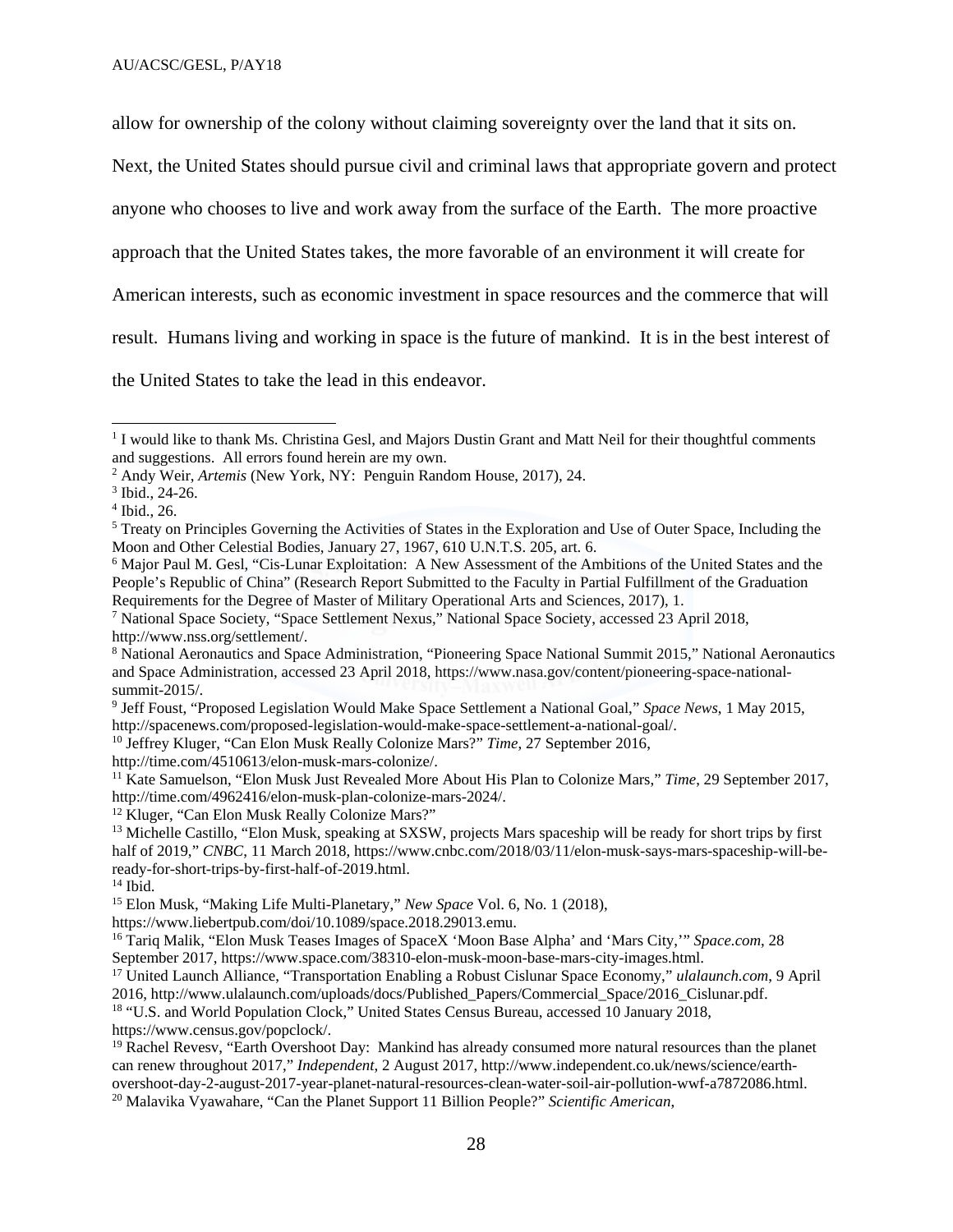<span id="page-31-0"></span><sup>21</sup> Sarah Knapton, "Human race is doomed if we do not colonise the Moon and Mars, says Stephen Hawking," *Telegraph*, 20 June 2017, http://www.telegraph.co.uk/science/2017/06/20/human-race-doomed-do-not-colonisemoon-mars-says-stephen-hawking/. 22 Ibid.

 $\overline{a}$ 

<span id="page-31-2"></span><span id="page-31-1"></span><sup>23</sup> National Space Society, "NSS Statement of Philosophy," National Space Society, accessed 23 April 2018,

<span id="page-31-3"></span>http://www.nss.org/about/philosophy.html.<br><sup>24</sup> The Space Frontier Foundation, "Why Space Settlement," The Space Frontier Foundation, accessed 23 April 2018, [http://archive.spacefrontier.org/Projects/SpaceSettlement/whyspacesettlement.html;](http://archive.spacefrontier.org/Projects/SpaceSettlement/whyspacesettlement.html) National Space Society, "Space Settlement Nexus."

<span id="page-31-4"></span><sup>25</sup> United Launch Alliance, "Bigelow Aeorpsace and United Launch Alliance Announce Agreement to Place a B330 Habitat in Low Lunar Orbit,"*ulalaunch.com*, 17 October 2017,

https://www.ulalaunch.com/about/news/2017/10/17/bigelow-aerospace-and-united-launch-alliance-announceagreement-to-place-a-b330-habitat-in-low-lunar-orbit. 26 Ibid.

<span id="page-31-6"></span><span id="page-31-5"></span><sup>27</sup> Dr. George Nield (Associate Administrator for Commercial Space Transportation, Federal Aviation Administration), discussion the author, 7 March 2018.

<span id="page-31-7"></span><sup>28</sup> Ibid.

<span id="page-31-8"></span><sup>29</sup> Ibid.

<span id="page-31-9"></span><sup>30</sup> Ibid.

<span id="page-31-10"></span> $31$  Ibid.

<span id="page-31-11"></span><sup>32</sup> Ibid.

<span id="page-31-12"></span><sup>33</sup> Ibid.

<span id="page-31-13"></span><sup>34</sup> Ibid.

<span id="page-31-14"></span><sup>35</sup> Based partially on Ibid.

<span id="page-31-15"></span><sup>36</sup> Vice President Mike Pence (remarks, National Space Council Meeting, Chantilly, VA, 5 October 2017).

<span id="page-31-16"></span> $37$  Ibid.

<span id="page-31-17"></span> $38$  Ibid.

<span id="page-31-18"></span><sup>39</sup> Ibid.

 $^{\rm 40}$  Ibid.  $41$  Ibid.

<sup>42</sup> Ibid.

<span id="page-31-23"></span><span id="page-31-22"></span><span id="page-31-21"></span><span id="page-31-20"></span><span id="page-31-19"></span><sup>43</sup> Treaty on Principles Governing the Activities of States in the Exploration and Use of Outer Space, Including the

Moon and Other Celestial Bodies, art. 6.<br><sup>44</sup> Ibid., art. 2.

<span id="page-31-24"></span><sup>45</sup> Caroline Haskins, "The Legal Battle to Colonize Mars: International rules to protect outer space may not be enough to stop the United States," *theoutline.com*, 15 March 2018, https://theoutline.com/post/3739/mars-colonysettlement-spacex-elon-musk-trump?zd=1&zi=iwgahlwy. 46 Ibid.

<span id="page-31-26"></span><span id="page-31-25"></span><sup>47</sup> Treaty on Principles Governing the Activities of States in the Exploration and Use of Outer Space, Including the Moon and Other Celestial Bodies, art. 4.

<span id="page-31-27"></span><sup>48</sup> Ibid., art. 10.

<span id="page-31-28"></span><sup>49</sup> Ibid., art. 6.<br><sup>50</sup> G.A. Res. 68/74, 68, U.N. Doc. A/RES/68/74 (December 16, 2013)

<span id="page-31-30"></span><span id="page-31-29"></span> $51$  Senator Ted Cruz, "Reopening the American Frontier: Exploring How the Outer Space Treaty Will Impact American Commerce and Settlement in Space," (opening remarks in Senate Hearing, Commerce, Science, and Transportation Subcommittee, Washington, D.C., 23 May 2017).

<span id="page-31-31"></span><sup>52</sup> Treaty on Principles Governing the Activities of States in the Exploration and Use of Outer Space, Including the Moon and Other Celestial Bodies, art. 15.

<span id="page-31-32"></span><sup>53</sup> Ibid., art. 16.

<span id="page-31-33"></span><sup>54</sup> Agreement Governing the Activities of States on the Moon and Other Celestial Bodies, art. 11, paragraph 3, December 5, 1979, 1363 U.N.T.S. 21.

<span id="page-31-34"></span><sup>55</sup> "Agreement Governing the Activities of States on the Moon and Other Celestial Bodies: Status of the Treaty," United Nations Office for Disarmament Affairs, accessed 10 January 2018,

<span id="page-31-35"></span>http://disarmament.un.org/treaties/t/moon. 56 Ibid.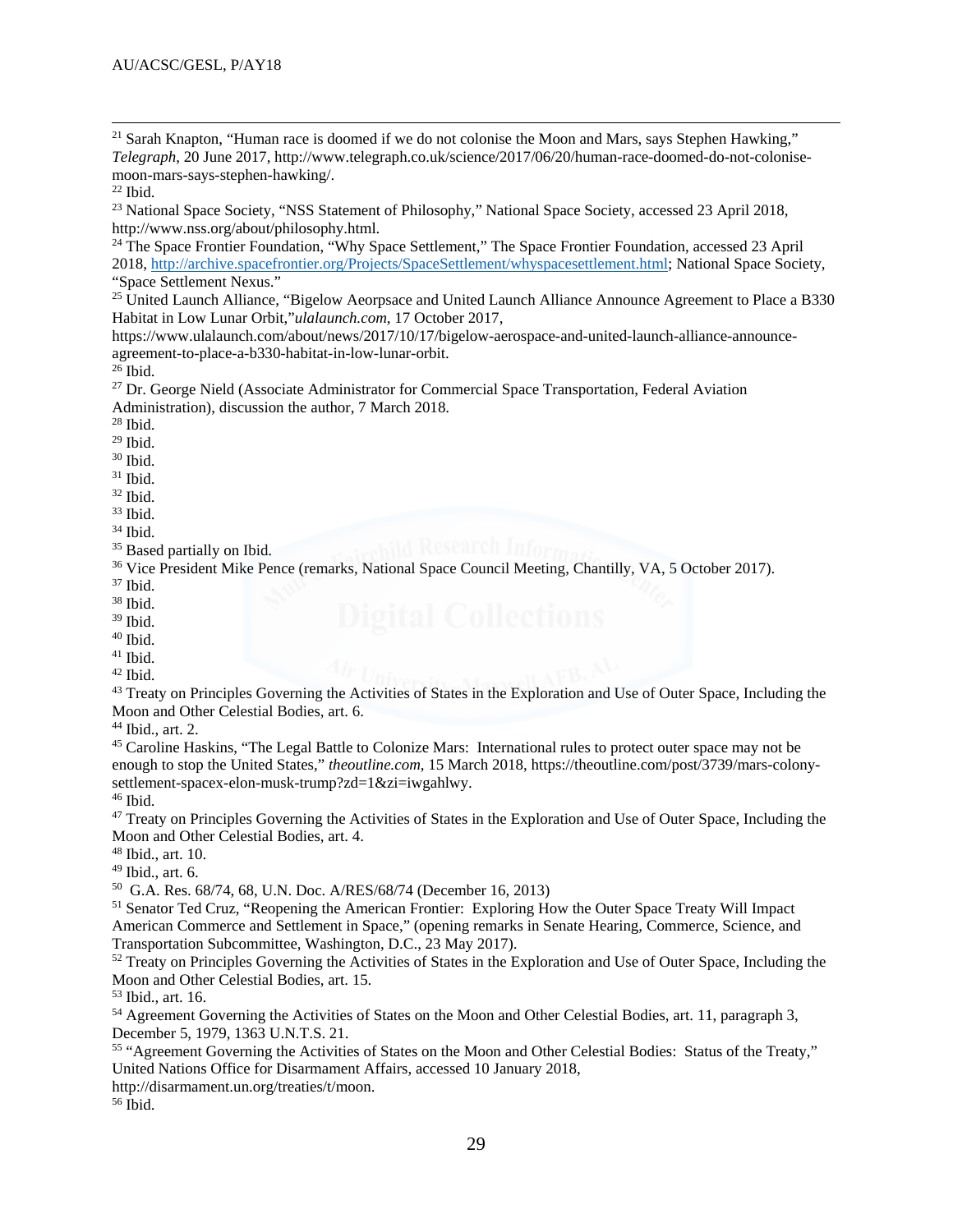<span id="page-32-0"></span><sup>57</sup> *Cornell Law School Legal Information Institute Wex*, s.v. "Conventional International Law," accessed 16 April 2018, https://www.law.cornell.edu/wex/conventional\_international\_law. 58 *Cornell Law School Legal Information Institute Wex*, s.v. "Customary International Law," accessed 16 April

<span id="page-32-1"></span>2018, https://www.law.cornell.edu/wex/Customary\_international\_law. 59 Ibid.

<span id="page-32-2"></span>

 $\overline{a}$ 

<span id="page-32-3"></span><sup>60</sup> Gbenga Oduntan, "Who owns space? US asteroid-mining act is dangerous and potentially illegal," *The Conversation*, 25 November 2016, https://theconversation.com/who-owns-space-us-asteroid-mining-act-isdangerous-and-potentially-illegal-51073.<br><sup>61</sup> Agreement Governing the Activities of States on the Moon and Other Celestial Bodies.

<span id="page-32-5"></span><span id="page-32-4"></span><sup>62</sup> Ibid.

<span id="page-32-6"></span> $63$  The idea to address this is based on an off the record conversation with an industry expert.

<span id="page-32-7"></span><sup>64</sup> U.S. Commercial Space Launch Competitiveness Act, Pub. L. No. 114-90 (2015).

<span id="page-32-8"></span><sup>65</sup> Ibid.

<span id="page-32-9"></span><sup>66</sup> "Space Resources: Commercial Uses," The Government of the Grand Duchy of Luxembourg, 26 July 2017, http://www.spaceresources.public.lu/en/commercial-uses.html.<br><sup>67</sup> Gesl, "Cis-Lunar Exploitation," 10-13.<br><sup>68</sup> Matthew Brown, "A human outpost on the moon? China considering lunar base as launch pad for future

<span id="page-32-11"></span><span id="page-32-10"></span>missions," *Chicago Tribune*, 26 April 2017, http://www.chicagotribune.com/news/nationworld/science/ct-chinamoon-outpost-20170426-story.html. 69 Nield, discussion.

<span id="page-32-13"></span><span id="page-32-12"></span><sup>70</sup> Scott Pace, Executive Secretary, National Space Council, "Space Development, Law and Values," (Lunch Keynote, IISL Galloway Space Law Symposium, Washington, D.C., 13 December 2017).<br>
<sup>71</sup> Ibid.<br>
<sup>72</sup> Ibid.

<span id="page-32-14"></span> $71$  Ibid.

- <span id="page-32-15"></span> $72$  Ibid.
- <span id="page-32-16"></span><sup>73</sup> Ibid.
- <span id="page-32-17"></span><sup>74</sup> Ibid.
- <span id="page-32-18"></span> $75$  Ibid.

<span id="page-32-19"></span> $76$  Ibid.  $77$  Ibid.

<span id="page-32-21"></span><span id="page-32-20"></span><sup>78</sup> Representative Jim Bridenstine, "This is Our Sputnik Moment & The Moon Will Ensure U.S. Preeminence in Space," (speech, Universitites Space Research Association, Columbia, MD, 7 November 2016).

<span id="page-32-22"></span><sup>79</sup> The Space Frontier Foundation, "Settlement Enabling Test," The Space Frontier Foundation, accessed 23 April 2018, https://spacefrontier.org/settlement-enabling-test/. 80 Jerry Hendrix and Adam Routh, "A Space Policy for the Trump Administration," *Center for New American* 

<span id="page-32-23"></span>*Security*, October 2017, [https://s3.amazonaws.com/files.cnas.org/documents/CNASReport-SpacePolicy-](https://s3.amazonaws.com/files.cnas.org/documents/CNASReport-SpacePolicy-Final5.pdf?mtime=20171023151800)

<span id="page-32-24"></span><sup>81</sup> Treaty on Principles Governing the Activities of States in the Exploration and Use of Outer Space, Including the Moon and Other Celestial Bodies, art. 6.

<span id="page-32-25"></span> $82$  Ibid.

<span id="page-32-26"></span><sup>83</sup> United States Department of Transportation, "Office of Commercial Space Transportation," Federal Aviation Administration, accessed 7 February 2018, https://www.faa.gov/about/office\_org/headquarters\_offices/ast/. 84 Nield, discussion.

<span id="page-32-28"></span><span id="page-32-27"></span><sup>85</sup> 51 USCS § 50903 (2010).

<span id="page-32-29"></span><sup>86</sup> Loren Grush, "How the Trump administration wants to make it easier for commercial space companies to do business," *The Verge*, 23 February 2018, https://www.theverge.com/2018/2/23/17035436/national-space-councilregulatory-reform-industry-mike-pence. 87 Ibid.

<span id="page-32-31"></span><span id="page-32-30"></span><sup>88</sup> I would like to specifically thank Major Matt Neil for noting that both agencies would need to be overhauled to implement this plan.

<span id="page-32-32"></span><sup>89</sup> Nield, discussion.

<span id="page-32-33"></span><sup>90</sup> Ibid.

<span id="page-32-34"></span> $91$  Ibid.

<span id="page-32-35"></span> $92$  Ibid.

<span id="page-32-36"></span><sup>93</sup> Ibid.

<span id="page-32-37"></span><sup>94</sup> The idea to address this area of the law is based on an off the record conversation with an industry expert.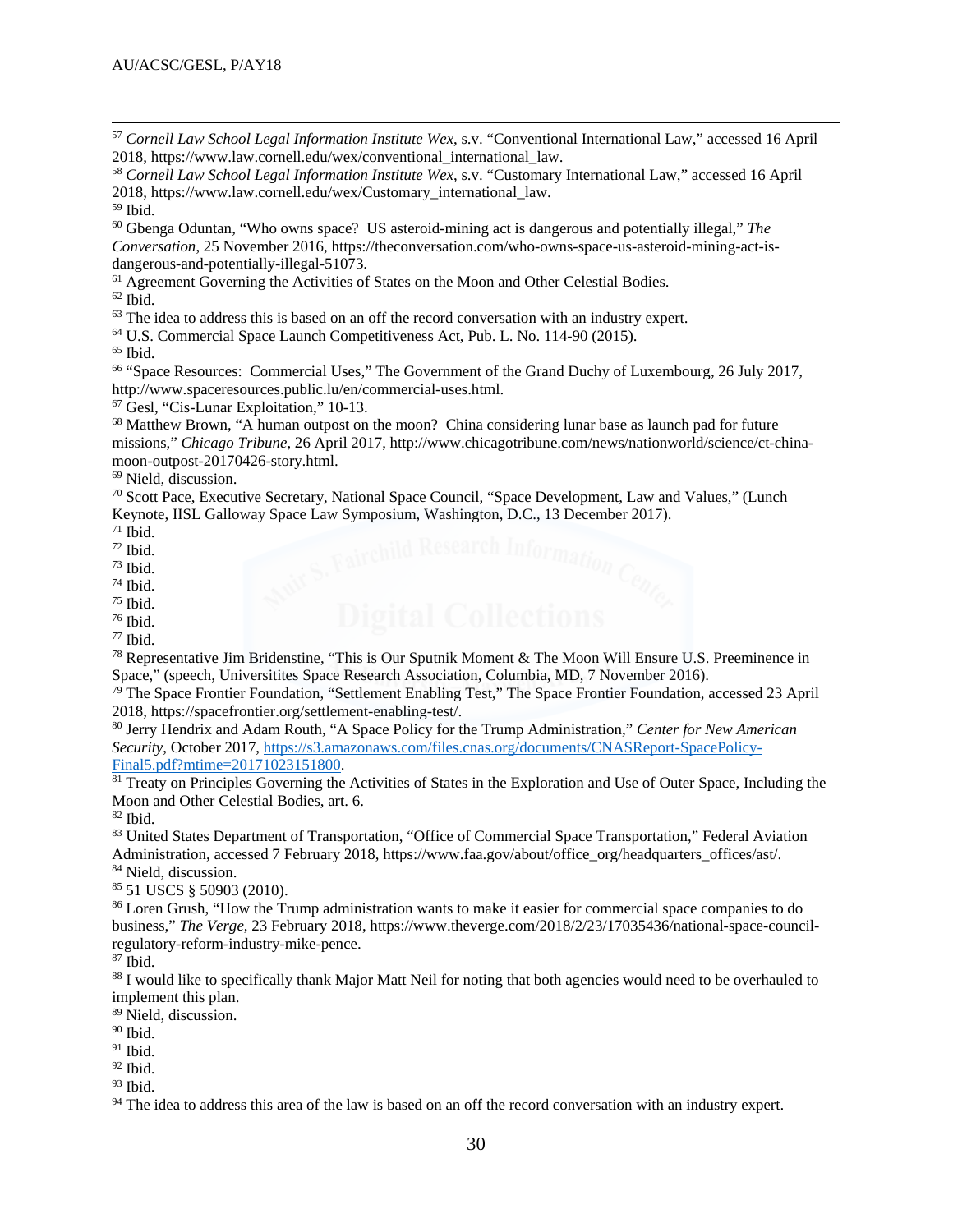<span id="page-33-0"></span><sup>95</sup> Dennis Wingo, *Moonrush*: *Improving Life on Earth with the Moon's Resources*, (Burlington, ON: Apogee Books), 247-249.

<span id="page-33-1"></span><sup>96</sup> Modeled on the language of the Space Resource Exploration and Utilization Act of 2015.

<span id="page-33-2"></span><sup>97</sup> Wayne White, "The Space Pioneer Act," *The Space Review*, 27 October 2014,

<span id="page-33-3"></span>http://www.thespacereview.com/article/2627/1.<br><sup>98</sup> Dr. Athina Balta, "Space Property Rights: The Winds of Change," (presentation to the UN Office of Outer Space Affairs High Level Forum, Dubai, United Arab Emirates, 2016).

<span id="page-33-4"></span><sup>99</sup> Ibid.

 $\overline{a}$ 

<span id="page-33-5"></span><sup>100</sup> Andrew Griffin, "China and Europe to build a base on the moon and launch other projects into space: If space is to be explored peacefully it will require 'international collaboration', a spokesperson for the European Space Agency said," *Independent*, 26 April 2017, https://www.independent.co.uk/news/science/moon-base-outpost-china-<br>europe-chinese-space-agency-collaboration-together-a7702936.html#commentsDiv.

<span id="page-33-6"></span> $^{101}$  Siobhan Morrissey, "For vacationers encountering trouble on cruise ships, U.S. laws may provide little help," *ABA Journal*, November 2013,

<span id="page-33-7"></span>http://www.abajournal.com/magazine/article/for\_vacationers\_encountering\_trouble\_on\_cruise\_ships\_u.s.\_laws. 102 Ibid.

<span id="page-33-8"></span><sup>103</sup> Tom Hamburger and Kim Geiger, "Offshore oil rigs are out of U.S. government's reach," *Seattle Times*, 15 June 2010, https://www.seattletimes.com/nation-world/offshore-oil-rigs-are-out-of-us-governments-reach/. 104 Ibid.

<span id="page-33-10"></span><span id="page-33-9"></span><sup>105</sup> Emma Luxton, "These Countries Spend the Most on Exploring Outer Space," *Business Insider*, 11 January 2016, http://www.businessinsider.com/countries-that-spend-the-most-on-space-exploration-2016-1. 106 Debra Werner, "US Military Space Spending Set at \$8 Billion for 2014," *Space.com*, 17 April 2013,

<span id="page-33-11"></span>

<span id="page-33-12"></span>https://www.space.com/20702-united-states-military-space-budget-2014.html.<br><sup>107</sup> Gesl, "Cis-Lunar Exploitation," 12.

<span id="page-33-13"></span><sup>108</sup> Nield, discussion.

<span id="page-33-14"></span><sup>109</sup> Commercial Space Launch Act, Pub. L. No. 98-575 § 6(a)(2) (1984).

<span id="page-33-15"></span> $110$  Ibid., § 6(a)(3).

<span id="page-33-16"></span><sup>111</sup> Ibid., § 4(11).

<span id="page-33-17"></span><sup>112</sup> Nield, discussion.

<span id="page-33-18"></span><sup>113</sup> District of Columbia Self-Government and Governmental Re-organization Act, Pub. L. No. 93-198, Title I § 101 (1973)

<span id="page-33-19"></span><sup>114</sup> Ibid., Title I, § 102.

<span id="page-33-21"></span><span id="page-33-20"></span><sup>115</sup> Ibid., Title IV.<br><sup>116</sup> Ibid., Title III, § 302.

<span id="page-33-22"></span> $117$  I would like to specifically thank Major Dustin Grant for proposing this as a potential framework.

<span id="page-33-23"></span><sup>118</sup> Nield, discussion.

<span id="page-33-24"></span><sup>119</sup> District of Columbia Official Code.

<span id="page-33-25"></span><sup>120</sup> Pub. L. No. 93-198, Preamble.

<span id="page-33-26"></span><sup>121</sup> UPI.com, "Gingrich: Make the moon the 51st state," *UPI.com*, 26 January 2012,

https://www.upi.com/Science\_News/Technology/2012/01/26/Gingrich-Make-the-moon-the-51st-state/UPI-46191327620611/#ixzz1kgNGZV9P. 122 Martha Neil, "US Courts: Federal litigants face record civil-case backlog due to shortage of judges," *ABA* 

<span id="page-33-27"></span>*Journal*, 6 April 2015,

http://www.abajournal.com/news/article/us\_courts\_federal\_litigants\_face\_record\_civil\_case\_backlog\_due\_to\_shorta

<span id="page-33-28"></span>ge.<br><sup>123</sup> Special Maritime and Territorial Jurisdiction of the United States Defined, 18 U.S.C. § 7(6) (2001).

<span id="page-33-29"></span> $124$  18 U.S.C. § 7(7).

<span id="page-33-30"></span><sup>125</sup> Criminal Offenses Committed by Certain Members of the Armed Forces and by persons Employed by or Accompanying the Armed Forces Outside the United States, 18 USCS § 3261(a) (2000).

<span id="page-33-31"></span><sup>126</sup> Military and Extraterritorial Jurisdiction Act of 1999, Pub. L. No. 106-523 (2000).

<span id="page-33-33"></span><span id="page-33-32"></span><sup>127</sup> *See United States v. Brehm*, 691 F.3d 547 (4th Cir., 2012).

<span id="page-33-34"></span><sup>129</sup> Office of New York County District Attorney, Cyrus R. Vance, Jr., 2016 Annual Report, (New York, NY:

Office of New York County District Attorney), https://www.manhattanda.org/wp-content/uploads/2018/02/2016- Annual-Report.pdf, 5.